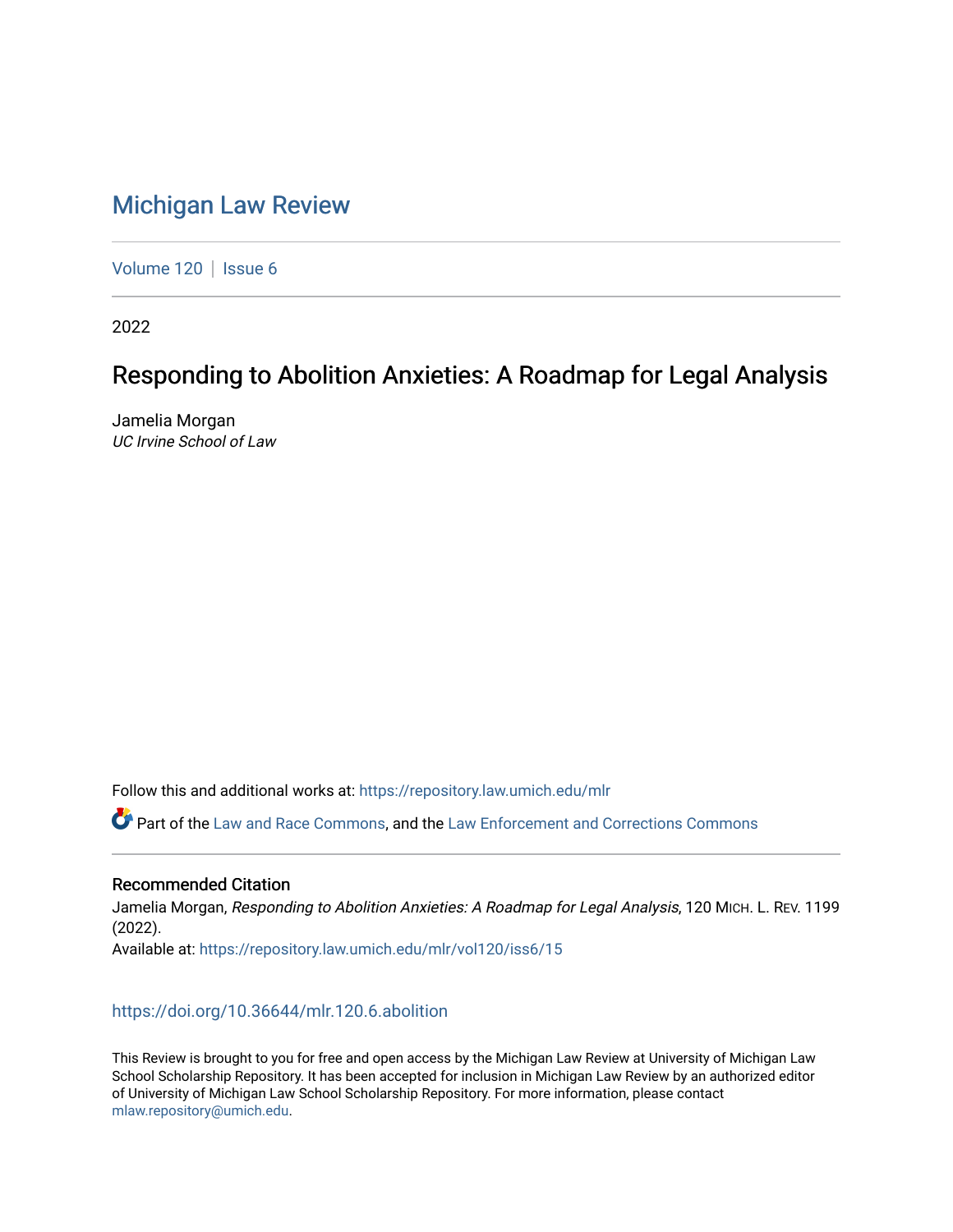# **RESPONDING TO ABOLITION ANXIETIES: A ROADMAP FOR LEGAL ANALYSIS**

*Jamelia Morgan[\\*](#page-1-0)*

WE DO THIS 'TIL WE FREE US. By *Mariame Kaba*. Edited by *Tamara K. Nopper*. Chicago: Haymarket Books. 2021. Pp. xxviii, 197. \$16.95.

#### **INTRODUCTION**

<span id="page-1-3"></span>During the uprisings that followed the police killings of George Floyd and Breonna Taylor, abolitionist organizers and groups across the country seized the moment and set forth public demands to end the systems of policing and punishment.<sup>[1](#page-1-1)</sup> Demands to "Abolish the Police" and "Defund the Police" echoed in streets as protestors marched across cities in America. The scale of these mass protests brought the basic components of the abolitionist movement to the attention of the mainstream media. It was in the aftermath of these uprisings that Mariame Kaba's 2021 book *We Do This 'Til We Free Us*[2](#page-1-2) hit like a tidal wave.

Kaba is a longtime abolitionist thinker and organizer, and the book is in many ways a model text for abolitionist analysis and defining abolition praxis. *We Do This 'Til We Free Us* is divided into several parts and spans thirty-one chapters. Each chapter includes an article, essay, or speech previously published by Kaba and her many coauthors—Kelly Hayes and Andrea Ritchie, to name a few—who are distinguished abolitionist theorists and organizers in their own right. The eclectic mix of writings draws the reader into what can be characterized as different phases in Kaba's personal and political consciousness, both with respect to abolitionist theory and to collective organizing around those principles in local communities. For some readers, the several chapters may seem disconnected, if only because they include work published at different points in time. However, a closer reading reveals not

<span id="page-1-0"></span><sup>\*</sup> Assistant Professor of Law, UC Irvine School of Law. For valuable feedback and discussions, I am grateful to Amna Akbar, Dustin Gibson, Talila Lewis, Ngozi Okidegbe, and India Thusi. Special thanks to *Michigan Law Review* book review editors Brooke Simone and Aditya Vedapudi for their thoughtful feedback and editing.

<span id="page-1-2"></span><span id="page-1-1"></span><sup>1.</sup> *See, e.g.*, Josie Duffy Rice, *The Abolition Movement*, VANITY FAIR (Aug. 25, 2020), <https://www.vanityfair.com/culture/2020/08/the-abolition-movement> [\[perma.cc/VG5X-X8QK\]](https://perma.cc/VG5X-X8QK); Mariame Kaba, Opinion, *Yes, We Mean Literally Abolish the Police*, N.Y. TIMES (June 12, 2020), <https://www.nytimes.com/2020/06/12/opinion/sunday/floyd-abolish-defund-police.html> [\[perma](https://perma.cc/SR6N-QG6C) [.cc/SR6N-QG6C\]](https://perma.cc/SR6N-QG6C).

<sup>2.</sup> Mariame Kaba is cofounder of the Interrupting Criminalization initiative.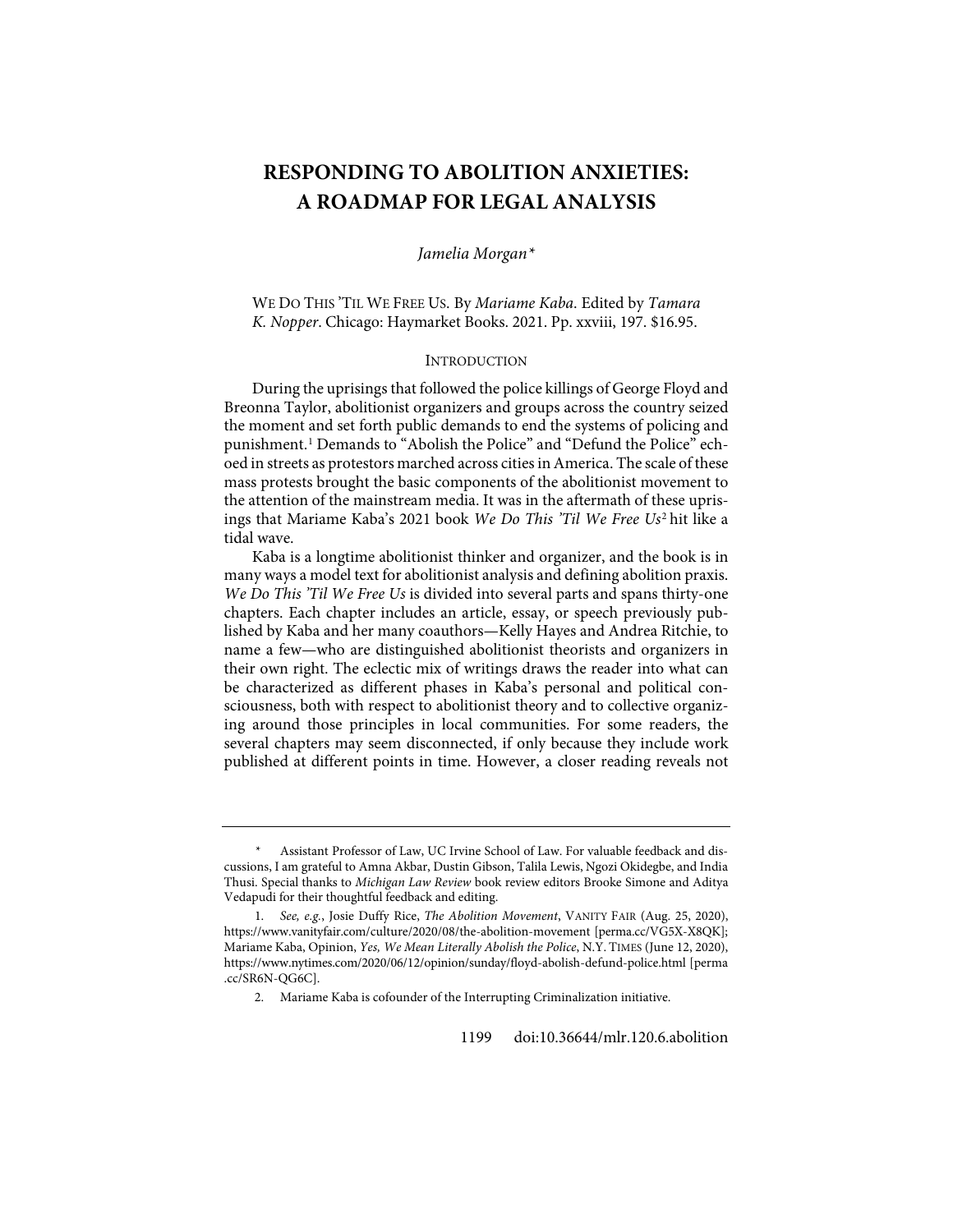<span id="page-2-0"></span>only the presence of unifying themes but also a consistent and unrelenting abolitionist ethic and critique.[3](#page-2-1)

Kaba captures the abolitionist critique with bold, insightful declarations: "[A] 'safe' world is not one in which the police keep black and other marginalized people in check through threats of arrest, incarceration, violence and death."[4](#page-2-2) Legal scholars have provided helpful theoretical grounding for understanding articulations of abolition. Allegra McLeod explains in her groundbreaking article "Prison Abolition and Grounded Justice" that a 'prison abolitionist framework" is a "set of principles and positive projects oriented toward substituting a constellation of other regulatory and social projects for criminal law enforcement."[5](#page-2-3) This framework also incorporates an "abolitionist critique"—a structural analysis that can be incorporated into le-gal advocacy to further abolitionist goals.<sup>[6](#page-2-4)</sup> According to Amna Akbar, an "[a]bolitionist critique attempts to understand the historical, material, and ideological dimensions of how policing shapes the material infrastructure of our political, social, and economic relationships.["7](#page-2-5) These critiques inform how abolitionists frame social problems; what they identify as barriers to transformative change; and why abolitionists maintain that "reformist reforms," discussed below, will not succeed in dismantling the prison-industrial complex and other social institutions, structures, and systems that contribute to human oppression, dispossession, exploitation, and deprivation.[8](#page-2-6)

<span id="page-2-8"></span><span id="page-2-7"></span>The summer of 2020 ushered in a flurry of attention on these systems and the concept of abolition, capturing the eyes of not only the public but also the legal community. More legal organizations are now expressing a commitment to supporting abolitionist movements. And legal organizations founded on

- 4. Kaba, *supra* not[e 1.](#page-1-3)
- 5. McLeod, *supra* not[e 3,](#page-2-0) at 1161.
- 6. Akbar, *supra* not[e 3,](#page-2-0) at 1815–25.
- 7. *Id.* at 1817.

<span id="page-2-1"></span><sup>3.</sup> Professors Akbar and McLeod provide helpful definitions of the abolitionist ethic and critique in legal scholarship. Amna A. Akbar, *An Abolitionist Horizon for (Police) Reform*, 108 CALIF. L. REV. 1781, 1817–25 (2020) (defining the abolitionist critique); Allegra M. McLeod, *Prison Abolition and Grounded Justice*, 62 UCLA L. REV. 1156, 1161–63 (2015) (defining the abolitionist ethic). Groups like Critical Resistance and Survived and Punished are trailblazers in developing an abolitionist critique and ethic in local campaigns and organizing efforts. *See* CRITICAL RESISTANCE, WHAT ISABOLITION? (2016)[, https://criticalresistance.org/wp-content/up](https://criticalresistance.org/wp-content/uploads/2012/06/What-is-Abolition.pdf)[loads/2012/06/What-is-Abolition.pdf](https://criticalresistance.org/wp-content/uploads/2012/06/What-is-Abolition.pdf) [\[perma.cc/SRE2-7VAR\]](https://perma.cc/SRE2-7VAR) (defining abolition and the PIC); *S & P Analysis and Vision*, SURVIVED & PUNISHED,<https://survivedandpunished.org/analysis> [\[perma.cc/26LV-BLAT\]](https://perma.cc/26LV-BLAT) (endorsing "efforts to abolish these anti-survivor systems and create new approaches that prioritize accountable, community-based responses to domestic and sexual violence").

<span id="page-2-6"></span><span id="page-2-5"></span><span id="page-2-4"></span><span id="page-2-3"></span><span id="page-2-2"></span><sup>8.</sup> *See, e.g.*, ANGELA Y. DAVIS, ARE PRISONS OBSOLETE? 22–39 (2003); *see also* Dan Berger, Mariame Kaba & David Stein, *What Abolitionists Do*, JACOBIN (Aug. 24, 2017)[, https://www.jac](https://www.jacobinmag.com/2017/08/prison-abolition-reform-mass-incarceration)[obinmag.com/2017/08/prison-abolition-reform-mass-incarceration](https://www.jacobinmag.com/2017/08/prison-abolition-reform-mass-incarceration) [\[perma.cc/N9H8-Z5ZN\]](https://perma.cc/N9H8-Z5ZN).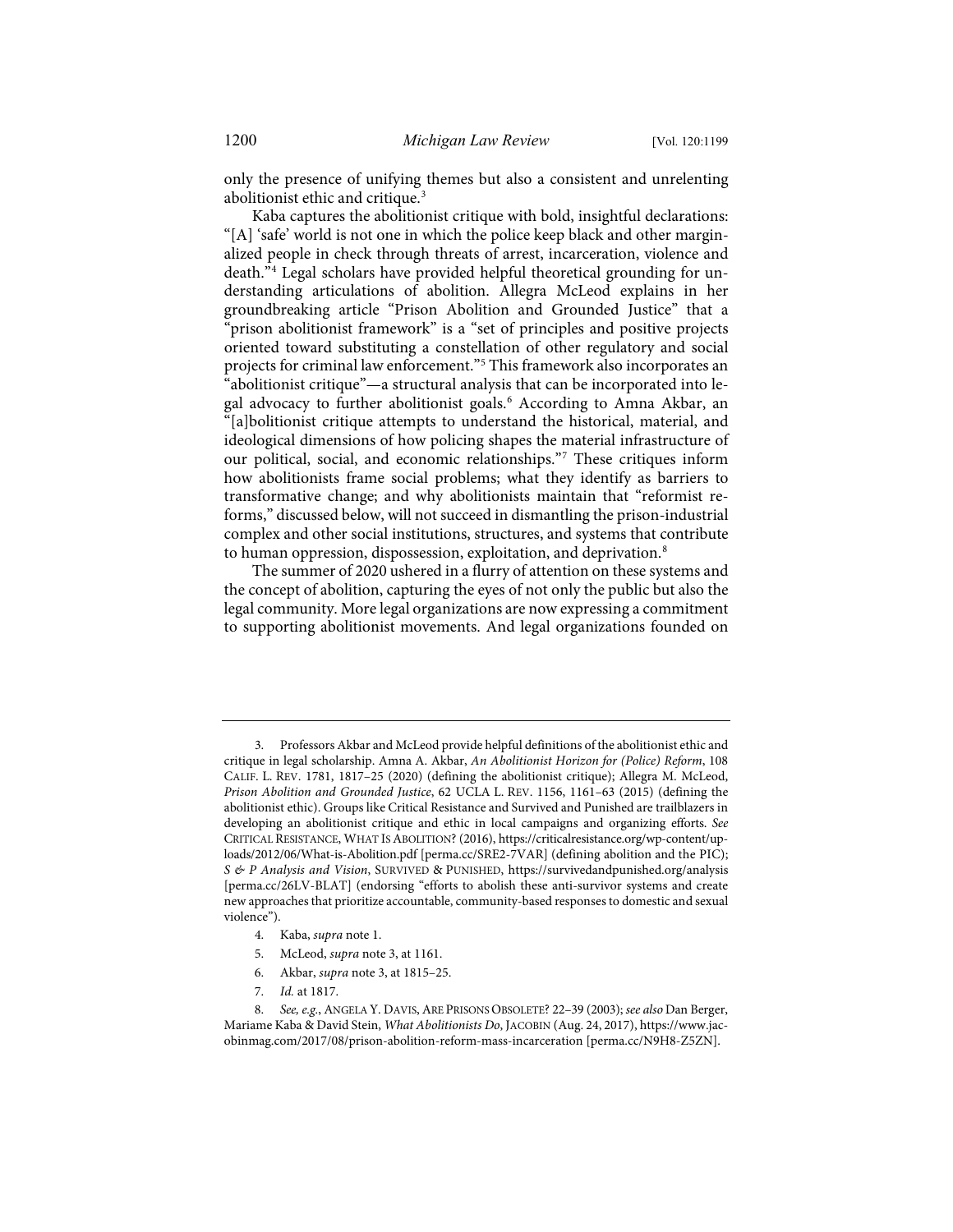commitment to abolitionist goals<sup>[9](#page-3-0)</sup>—like the Abolitionist Law Center,<sup>[10](#page-3-1)</sup> Amistad Law Project,<sup>11</sup> Law for Black Lives,<sup>[12](#page-3-3)</sup> and Movement Law Lab<sup>[13](#page-3-4)</sup>-have secured legal and political victories.<sup>[14](#page-3-5)</sup> And even traditional civil rights and civil liberties organizations like the ACLU<sup>[15](#page-3-6)</sup> and the NAACP Legal De-fense Fund<sup>[16](#page-3-7)</sup> have since expressed support for abolition.<sup>[17](#page-3-8)</sup>

<span id="page-3-11"></span><span id="page-3-10"></span>This support has not always existed. Abolitionist legal scholars were published long before the summer of 2020, yet these ideas were met with scathing criticism within legal institutions, and by lawyers and institutional actors in particular.[18](#page-3-9) As a legal scholar who studies abolition and abolitionist movements, I have personally experienced such resistance: the discrediting of abolitionist movements, the mischaracterizing of abolitionist theories, the failure

<span id="page-3-3"></span><span id="page-3-2"></span><span id="page-3-1"></span>12. *See Mission Statement*, LAW FOR BLACK LIVES, [http://www.law4blacklives.org/our](http://www.law4blacklives.org/our-work-1)[work-1](http://www.law4blacklives.org/our-work-1) [\[perma.cc/4NUU-FY8A\]](https://perma.cc/4NUU-FY8A).

<span id="page-3-4"></span>13. *See Build Power, Fight Power*, MOVEMENT L. LAB, [https://movementlawlab.org](https://movementlawlab.org/mlcourse) [/mlcourse](https://movementlawlab.org/mlcourse) [\[perma.cc/YU4E-G7KS\]](https://perma.cc/YU4E-G7KS).

<span id="page-3-5"></span>14. *See, e.g.*, Samantha Melamed, *After 50 Years in Prison—37 in Solitary Confinement— Philly Man's Conviction Is Vacated*, PHILA. INQUIRER (Aug. 11, 2021)[, https://www.inquirer.com](https://www.inquirer.com/news/philadelphia-37-years-solitary-arthur-johnson-wrongful-conviction-20210811.html) [/news/philadelphia-37-years-solitary-arthur-johnson-wrongful-conviction-20210811.html](https://www.inquirer.com/news/philadelphia-37-years-solitary-arthur-johnson-wrongful-conviction-20210811.html)[\[perma](https://perma.cc/TK6R-RRD9) [.cc/TK6R-RRD9\]](https://perma.cc/TK6R-RRD9); *Divesting from Police to Invest in Our Communities*, AMISTAD L. PROJECT, <https://amistadlaw.org/divesting-police-invest-our-communities> [\[perma.cc/P6BL-SKR9\]](https://perma.cc/P6BL-SKR9) ("With our movement partners, we were able to stop a \$19 million increase to the Philadelphia Police Department budget in 2020.").

<span id="page-3-6"></span>15. *See ACLU History*, ACLU,<https://www.aclu.org/about/aclu-history> [\[perma.cc/FCM2-](https://perma.cc/FCM2-H2QQ) [H2QQ\]](https://perma.cc/FCM2-H2QQ).

<span id="page-3-7"></span>16. *See About Us*, NAACP LEGAL DEF. & EDUC. FUND, [https://naacpldf.org/about-us](https://naacpldf.org/about-us/) [\[perma.cc/SYN2-LLJ8\]](https://perma.cc/SYN2-LLJ8).

<span id="page-3-8"></span>17. *See Should We Abolish the Police?*, ACLU (July 24, 2020)[, https://www.aclu.org/news](https://www.aclu.org/news%E2%80%8C/criminal-law-reform/should-we-abolish-the-police) [/criminal-law-reform/should-we-abolish-the-police](https://www.aclu.org/news%E2%80%8C/criminal-law-reform/should-we-abolish-the-police) [\[perma.cc/R89M-2J8M\]](https://perma.cc/R89M-2J8M); Press Release, NAACP Legal Def. & Educ. Fund, LDF and Co-counsel File Lawsuit on Behalf of Black Residents in West Philadelphia Who Endured Militaristic Police Violence During Protests (July 14, 2020), <https://www.naacpldf.org/wp-content/uploads/West-Philadelphia-Draft-Release-for-7.14.pdf> [\[perma.cc/6DEQ-ADF7\]](https://perma.cc/6DEQ-ADF7).

<span id="page-3-9"></span>18. *E.g.*, Scott H. Greenfield, *Harvard Says Abolish*, SIMPLE JUST. (Dec. 22, 2019), [https://blog.simplejustice.us/2019/12/22/harvard-says-abolish](https://blog.simplejustice.us/2019/12/22/harvard-says-abolish/) [\[perma.cc/NFH7-DRPY\]](https://perma.cc/NFH7-DRPY); Paul Horwitz, *Some Questions About the* Harvard Law Review *and Its Scholarly Treatment of Prison Issues*, PRAWFSBLAWG (Dec. 22, 2019, 12:16 PM), [https://prawfsblawg.blogs.com/prawfsblawg](https://prawfsblawg.blogs.com/prawfsblawg/2019/12/is-the-harvard-law-review-very-serious-or-kinda-unserious-about-prison-issues.html) [/2019/12/is-the-harvard-law-review-very-serious-or-kinda-unserious-about-prison-issues.html](https://prawfsblawg.blogs.com/prawfsblawg/2019/12/is-the-harvard-law-review-very-serious-or-kinda-unserious-about-prison-issues.html) [\[perma.cc/P8PJ-N8V6\]](https://perma.cc/P8PJ-N8V6). To the extent liberal reformist approaches are pervasive within the legal academy and legal institutions, hesitancy, resistance, and ought rejection of abolitionist discourse are not surprising. *See, e.g.*, Amna A. Akbar, *Demands for a Democratic Political Economy*, 134 HARV. L. REV. F. 90, 104 (2020) ("Liberal reformism effectively shields the status quo from deep critique. The end goal of liberal reformism is just that: reform." (footnote omitted)).

<span id="page-3-0"></span><sup>9.</sup> *See NLG Statement in Support of #8toAbolition*, NAT'L LAWS. GUILD (June 10, 2020), <https://www.nlg.org/nlg-statement-in-support-of-8toabolition> [\[perma.cc/EU2L-MQMB\]](https://perma.cc/EU2L-MQMB); *About*, ABOLITIONIST L. CTR., [https://abolitionistlawcenter.org/about](https://abolitionistlawcenter.org/about/) [\[perma.cc/KJ6J-3XZR\]](https://perma.cc/KJ6J-3XZR) ("The Abolitionist Law Center continues to work closely with the Human Rights Coalition and other allies in pursuing our shared vision of prison abolition and social justice.").

<sup>10.</sup> *See About*, *supra* not[e 9.](#page-2-7)

<sup>11.</sup> *SeeAbout*, AMISTAD L. PROJECT[, https://amistadlaw.org/about](https://amistadlaw.org/about)[\[perma.cc/S8LX-WEP9\]](https://perma.cc/S8LX-WEP9).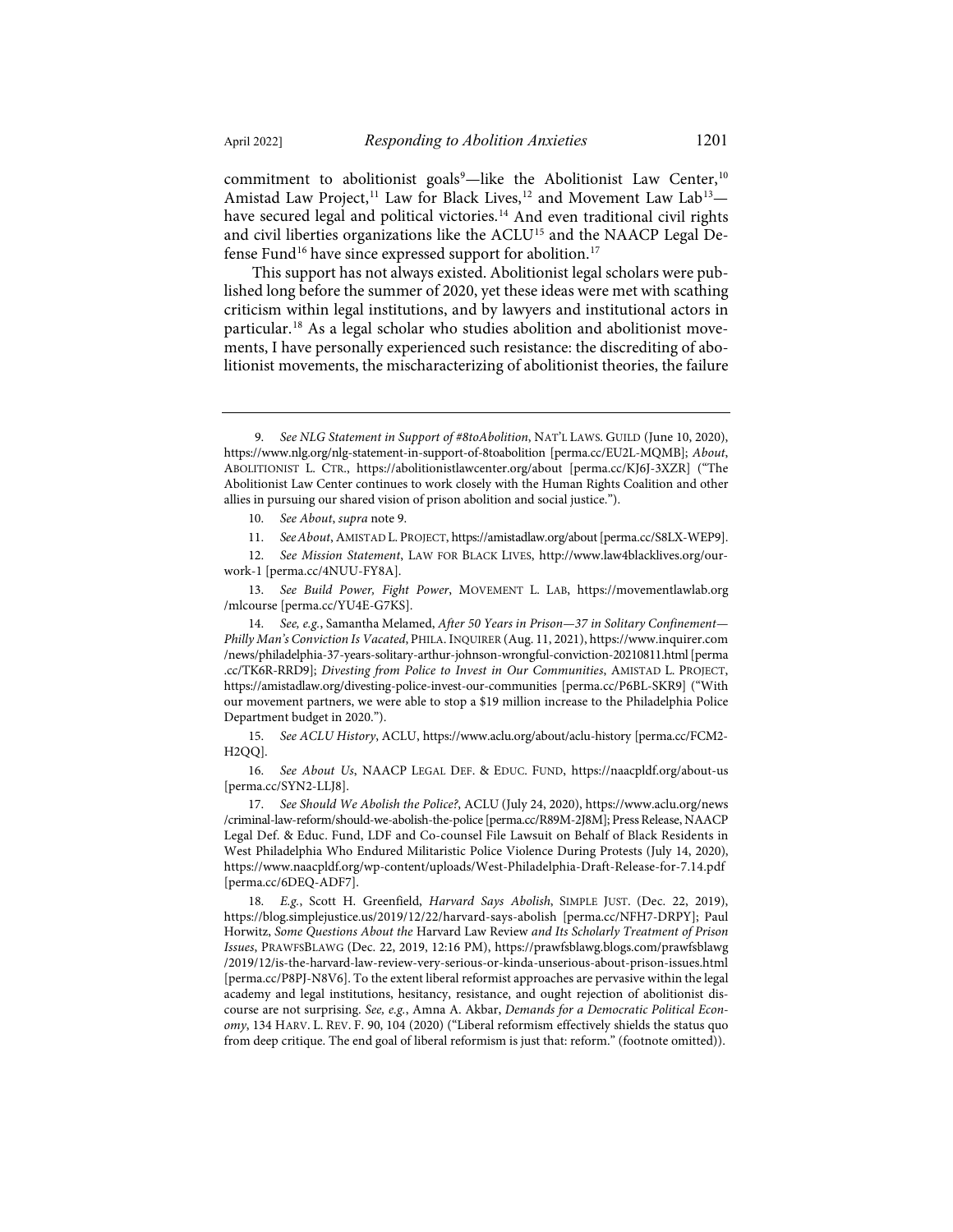to simply substantively engage (i.e., read) foundational abolitionist texts *prior to* forming a response. In addition to this reflexive resistance, there may be some in the legal profession who are open to abolition but unsure about how to incorporate abolitionist thinking into their practice and study. I argue that this uncertainty is due to the uncomfortable fit of abolitionist methodology within mainstream legal practice, education, and scholarship, caused in part by its direct challenge to conventional ways of thinking about legal reform as a pathway to positive change. This uncertainty and discomfort can be overcome through good-faith, active engagement with these ideas.

This Review uses Kaba's book as a springboard and template for thinking through what abolitionist methodology might offer to legal analysis. It responds to a fundamental question: How does abolition theory supplement existing ways of thinking about legal problems? To push the question further, how can lawyers and legal academics add abolitionist thinking—and more specifically, the abolitionist critique—to the collection of "tools for thinking about legal questions"?[19](#page-4-0)

<span id="page-4-1"></span>I submit that abolition theory and the abolitionist ethic and critique in particular provide a core set of methodologies that can provide a pathway for law to serve as a mechanism for pursuing transformative abolitionist change. Furthermore, abolitionist methodologies provide a way to radically reshape legal analysis and ways of thinking through complex legal issues and solutions. I also suggest how a "state of unrestrained imagination" could further reshape these ways of thinking (p. 25).

Part I of this Review defines abolition, with a focus on Kaba's work. Part II discusses what I term "abolitionist anxieties," which are concerns about the abolition movement and, specifically, the ways in which abolitionist thinking and theory disrupt traditional legal analysis. Part III then offers some ways to incorporate abolitionist thinking into legal analysis, providing a pathway to engage with abolitionist theory as a methodology, as well as preliminary thoughts on how it can be taught as a legal methodology within law schools.

#### I. WHAT IS ABOLITION?

I start with the "what" of abolition because so much of what abolition *is* defines and shapes the nature of Mariame Kaba's work. To explain what I mean, I think it's helpful to see how Kaba describes her own work: "I've always been interested in *what* we're building. That's been a big part of why I do the kinds of things I do and why I built the kinds of containers I've built over the years" (p. 166; emphasis added). The "what" of abolition involves imagining and creating a new world. This act of "building" is a foundational, though often overlooked, aspect of abolitionist thinking and organizing.

But what is it that abolitionists are building? Abolition of the prison-industrial complex (PIC) "is a positive project that focuses, in part, on building

<span id="page-4-0"></span><sup>19.</sup> WARD FARNSWORTH, THE LEGAL ANALYST: A TOOLKIT FOR THINKING ABOUT THE LAW, at vii (2007).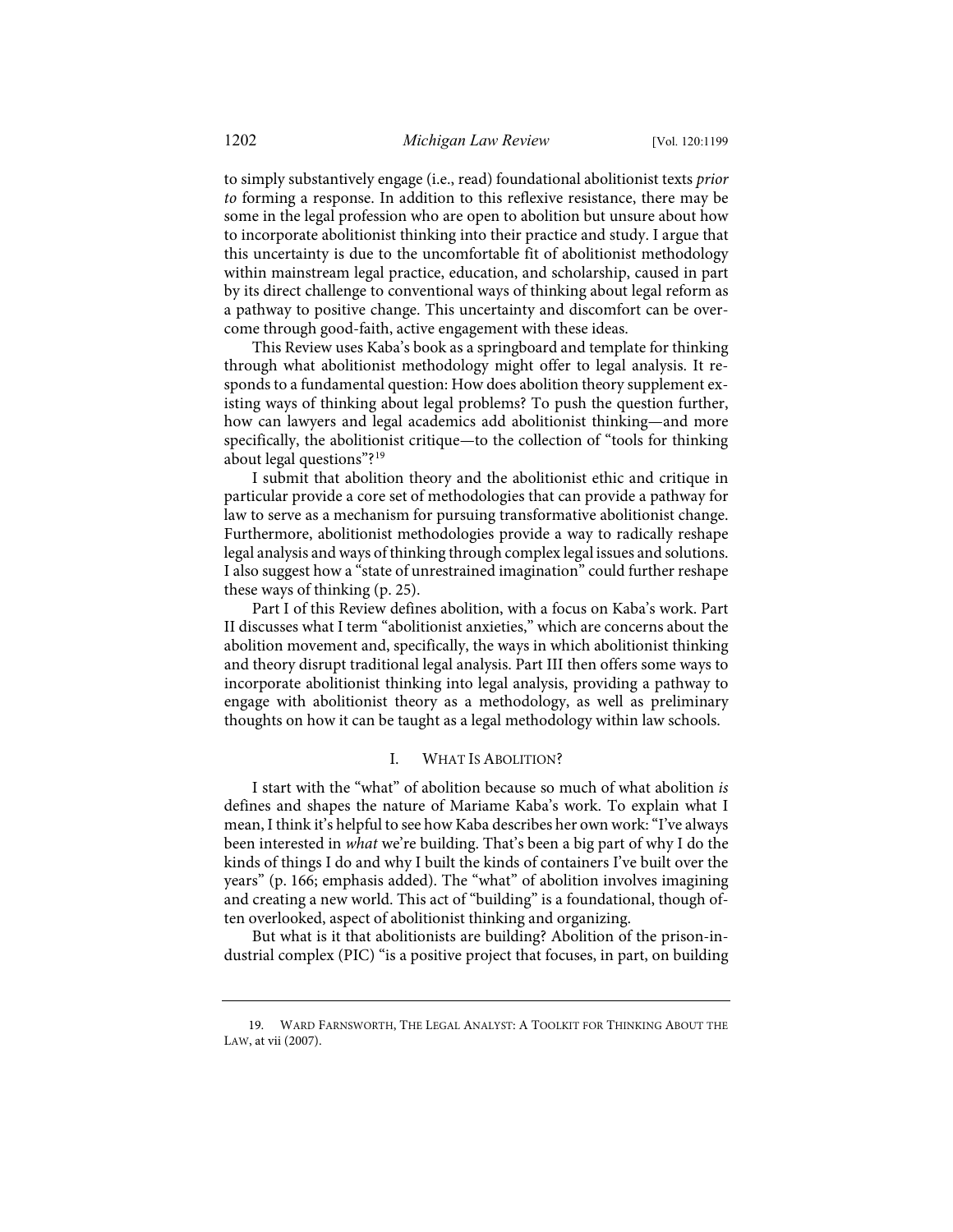a society where it is possible to address harm without relying on structural forms of oppression or the violent systems that increase it" (p. 2). These oppressive structures and systems are manifold. As influential abolitionist scholar and activist Angela Y. Davis explained, the PIC must be understood as part of a social, political, and economic context that both shapes its con-tours and explains its expansive growth over the past several decades.<sup>[20](#page-5-0)</sup> One of the bedrocks of abolitionist analysis is an understanding of the historical antecedents of the PIC: chattel slavery, racial capitalism, settler colonialism, the dispossession of Native lands, the eugenics policies that promoted the forcible sterilization of disabled people (including individuals with physical, developmental, and intellectual disabilities), and the forced segregation of disabled people into large state-run mental hospitals.<sup>[21](#page-5-1)</sup> But according to Kaba, abolitionists are not focused on merely dismantling the outgrowths of these institutions. In other words, the object of abolition is " $[n]$  ot so much the abolition of prisons but the abolition of a society that could have prisons, that could have slavery, that could have the wage, and therefore not abolition as the elimination of anything but abolition as the founding of a new society."<sup>[22](#page-5-2)</sup>

<span id="page-5-7"></span>As these definitions demonstrate, central to abolitionist praxis is the decoupling of social responses to harm and conflict from the criminal legal system and building nonpunitive and noncarceral systems of accountability and care. It is an understatement to say that abolition is an ambitious and longterm project.[23](#page-5-3) Leading abolitionist theorist Ruth Wilson Gilmore captures this by saying that to create an abolitionist society, abolitionists have to change

<span id="page-5-6"></span><span id="page-5-5"></span>one thing: everything.<sup>[24](#page-5-4)</sup> At the same time, abolitionists do not purport to have every aspect of the "abolitionist horizon" figured out right now. As Kaba explains, abolitionist praxis offers not a blueprint but a process of experimentation that is accessible to all of us:

[W]e're doing abolitionist work all the time. When you're an organizer or an activist or just somebody in the community and you're pushing against climate change . . . you're really doing abolitionist work. If you're building and pushing for universal education for all[,] you're doing abolitionist work. You're pushing for living wages, you're doing abolitionist work. So I think

<sup>20.</sup> DAVIS, *supra* not[e 8,](#page-2-8) at 84–104.

<span id="page-5-1"></span><span id="page-5-0"></span><sup>21.</sup> *See, e.g.*, LIAT BEN-MOSHE, DECARCERATING DISABILITY: DEINSTITUTIONALIZATION AND PRISON ABOLITION 11–19, 41, 274 (2020); KELLY LYTLE HERNÁNDEZ, CITY OF INMATES: CONQUEST, REBELLION, AND THE RISE OF HUMAN CAGING IN LOS ANGELES, 1771–1965, at 29– 39 (2017); Rachel Kushner, *Is Prison Necessary? Ruth Wilson Gilmore Might Change Your Mind*, N.Y. TIMES MAG. (Apr. 17, 2019)[, https://www.nytimes.com/2019/04/17/magazine/prison-abo](https://www.nytimes.com/2019/04/17/magazine/prison-abolition-ruth-wilson-gilmore.html)[lition-ruth-wilson-gilmore.html](https://www.nytimes.com/2019/04/17/magazine/prison-abolition-ruth-wilson-gilmore.html) [\[perma.cc/2CVM-F9CF\]](https://perma.cc/2CVM-F9CF).

<span id="page-5-2"></span><sup>22.</sup> P. 24 (quoting Fred Moten & Stefano Harney, *The University and the Undercommons: Seven Theses*, SOC. TEXT, Summer 2004, at 101, 114).

<span id="page-5-3"></span><sup>23.</sup> *See, e.g.*, Dorothy E. Roberts, *The Supreme Court, 2018 Term—Foreword: Abolition Constitutionalism*, 133 HARV. L. REV. 1, 114 (2019) ("Prison abolition is a long-term project that requires strategically working toward the complete elimination of carceral punishment.").

<span id="page-5-4"></span><sup>24.</sup> *See generally* RUTH WILSON GILMORE, CHANGE EVERYTHING: RACIAL CAPITALISM AND THE CASE FOR ABOLITION (Naomi Murakawa ed., 2022).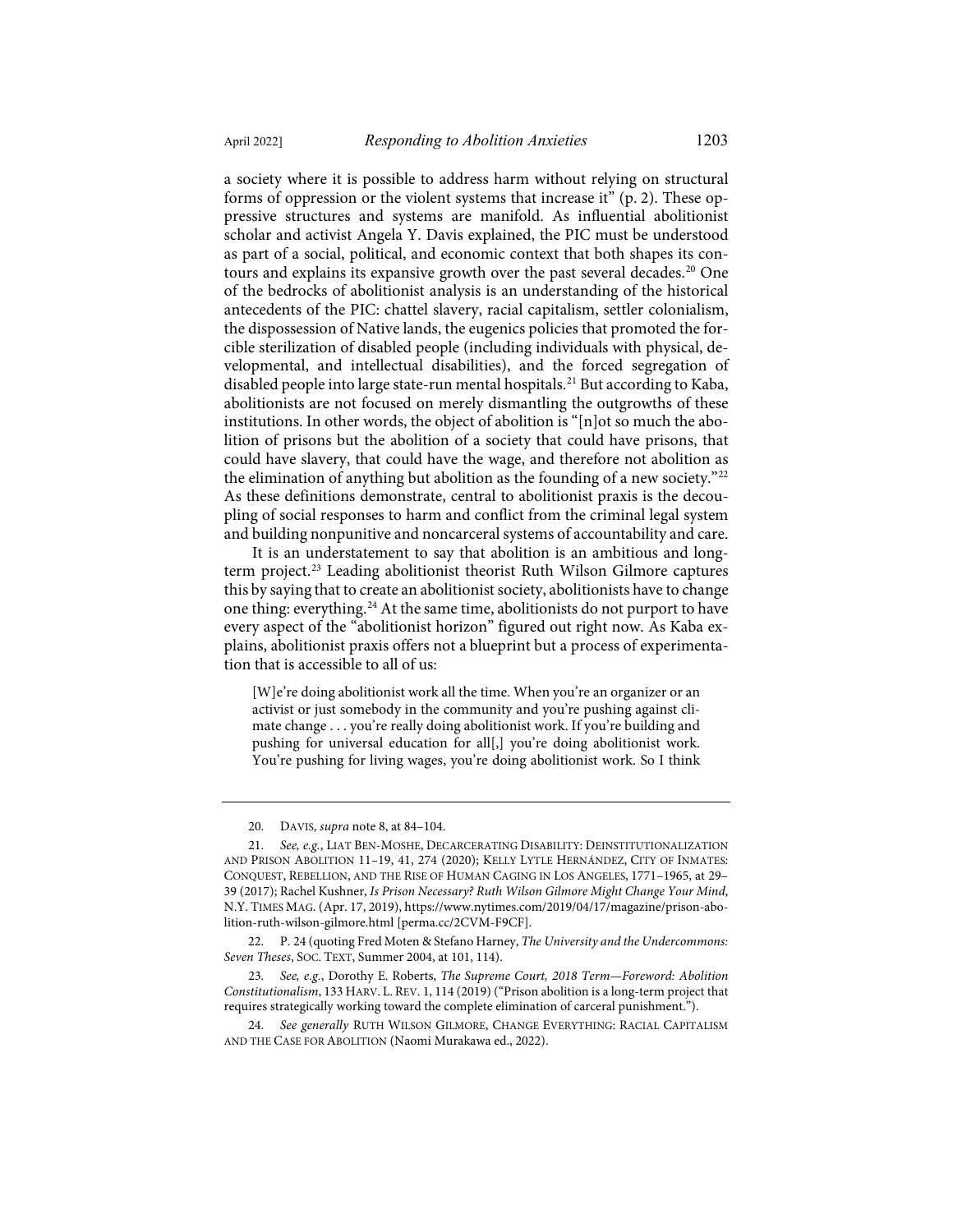it's an expansive vision and an expansive framework. It's not a blueprint. That work of making the thing we have to do ourselves. We have to come up with the strategies, the demands.  $\ldots$  [T]he things that are going to be needed to reach that horizon. But I think that vision, it's a good north star to have. $^{25}$  $^{25}$  $^{25}$ 

In Part III of *We Do This 'Til We Free Us*, Kaba homes in on a foundational tenet of abolitionist theory and organizing: "The state can't give us transformative justice" (p. 53; cleaned up). Transformative justice is a community-led process developed by activists committed to antiviolence and is therefore something the criminal legal system can simply never provide.<sup>[26](#page-6-1)</sup> Adherence to this tenet does not come without recognition of the pain that such commitments bring. In an essay published by Kaba and abolitionist thinker and lawyer Andrea Ritchie in 2020, they address growing calls to prosecute the officers responsible for killing Breonna Taylor and acknowledge the difficulty that comes with accepting that the criminal legal system will not protect the lives of Black women:

Turning away from systems of policing and punishment doesn't mean turning away from accountability. It just means we stop setting the value of a life by how much time another person does in a cage for violating or taking it particularly when the criminal punishment system has consistently made clear whose lives it will value and whose lives it will cage. (pp. 65–66)

Justice will not come from prosecuting and imprisoning the officers that killed Breonna Taylor. But that should not be taken to suggest that justice is not possible. Instead, Kaba and Ritchie seek a "broader and deeper conception of justice for Breonna Taylor and other survivors and family members harmed by police violence."<sup>[27](#page-6-2)</sup> Their proposed conception of justice comes through a reparation framework and consists of five elements (p. 66). First is *repair* and *acknowledgment*, which includes termination of the officers involved in Taylor's killing, acknowledgment of the value of life lost, and compensation from outside the legal system for the pain and suffering incurred. *Restoration* includes healing and mental-health services. *Cessation* demands an end to actions that caused Taylor's death, including no-knock warrants. And finally, *nonrepetition* calls for an end to conditions that produced her death: the drug war and the forces of gentrification. This reparations justice framework is abolitionist in that it allows for accountability on the part of the officers that killed

<span id="page-6-0"></span><sup>25.</sup> Aminatou Sow & Ann Friedman, *Police Abolition*, CALL YOUR GIRLFRIEND, at 10:15– 11:05 (June 5, 2020) (on file with the *Michigan Law Review*).

<span id="page-6-1"></span><sup>26.</sup> *See* p. 59. Transformative justice processes respond to harms in ways that the state cannot and will not. Such processes provide support and safety for the individual who experienced harm, assess how the broader social context facilitated the harm, and ask how to alter the social context such that the harm is less likely to occur again. *See id.*

<span id="page-6-2"></span><sup>27.</sup> P. 66. Kate Levine argues in recent work that "an abolitionist ethic demands a far more nuanced response to police violence from those who seek to radically reduce the prison industrial complex rather than simply calling for the prosecution and imprisonment of individual police officers." Kate Levine, *Police Prosecutions and Punitive Instincts*, 98 WASH. U. L.REV. 997, 1024 (2021).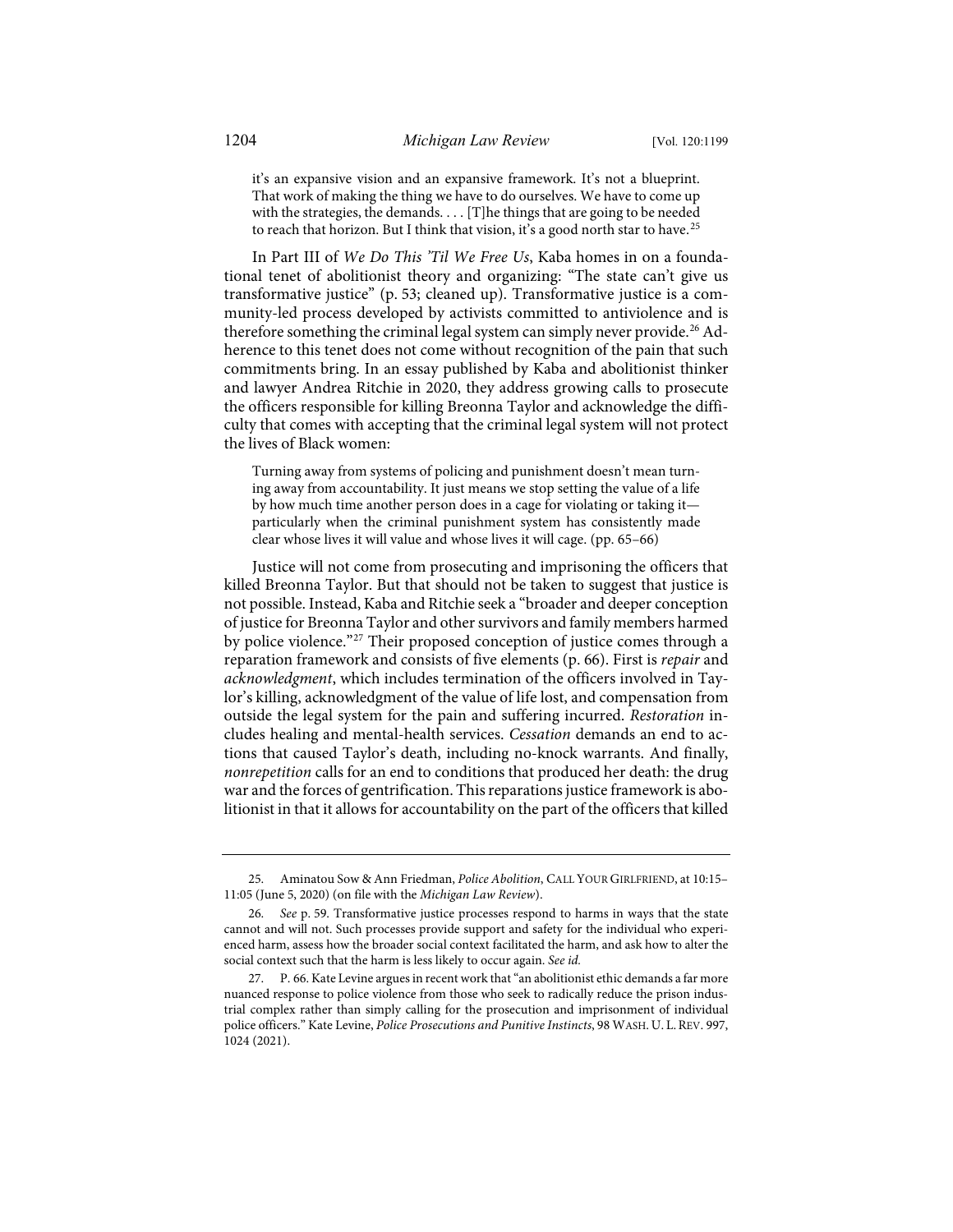Breonna Taylor in a manner that does not rely on criminal prosecution and carceral punishment. It instead centers the harms done to Taylor and her family and offers tailored responses to the endemic problem of racialized police violence.

<span id="page-7-3"></span>These five elements emphasize the abolitionist idea that justice will exist beyond the law and the state and that it will come through collective struggle. Allegra McLeod argues that "this abolitionist conception of justice presents a formidable challenge to existing ideas of legal justice."[28](#page-7-0) While existing ideas emphasize "individualized adjudication and corresponding punishment or remuneration," abolitionist justice imagines a future "where punishment is abandoned in favor of accountability and repair, and where discriminatory criminal law enforcement is replaced with practices addressing the systemic bases of inequality, poverty, and violence."[29](#page-7-1) Collective struggle is essential to create such systems that promote social well-being. Kaba argues that building relationships provides answers to the question of what alternatives are possible in the abolitionist future. She writes:

<span id="page-7-4"></span>I think community accountability and work in our communities is key. We have to get serious about doing that work and reaching toward each other. If our relationships are transformed over time, we'll be able to think more clearly about more ways to reduce harm. At that point—maybe our society won't need armed people to come to our houses to do wellness checks. Maybe the very fact that we have created a different society for ourselves have established a different way of relating to one another—answers the question for us eventually. (p. 98)

Patrisse Cullors similarly centers collective struggle and relationships in her abolitionist praxis, stating that "[a]bolition is about how we treat each other."[30](#page-7-2)

These radical ideas may be alarming to many in the legal profession for an obvious reason: radical change dramatically disrupts the status quo. A Review of this kind cannot possibly provide in-depth treatment of a complex, multipronged approach to abolition as evidence of justifications for such disruption. What it offers instead is a step toward meaningful engagement with abolition in legal analysis, in part through tackling head-on some of the anxieties that arise when lawyers and law students attempt to incorporate abolitionist thinking into their legal analysis.

<span id="page-7-0"></span><sup>28.</sup> Allegra M. McLeod, *Envisioning Abolition Democracy*, 132 HARV. L. REV. 1613, 1616 (2019).

<span id="page-7-1"></span><sup>29.</sup> *Id.* at 1646 ("Justice, for abolitionists, is grounded in paying careful attention to experienced harm and its aftermath, addressing the needs of survivors, and holding people who have perpetrated harm accountable in ways that do not degrade but seek to reintegrate, while understanding the root causes of wrongdoing and working to address them. Justice grounded in attending to how redress is experienced also aims to change the world as it is so that those affected have greater resources to heal and so that harm is less likely to befall others in the future.").

<span id="page-7-2"></span><sup>30.</sup> Patrisse Cullors, *Abolition and Reparations: Histories of Resistance, Transformative Justice, and Accountability*, 132 HARV. L. REV. 1684, 1694 (2019).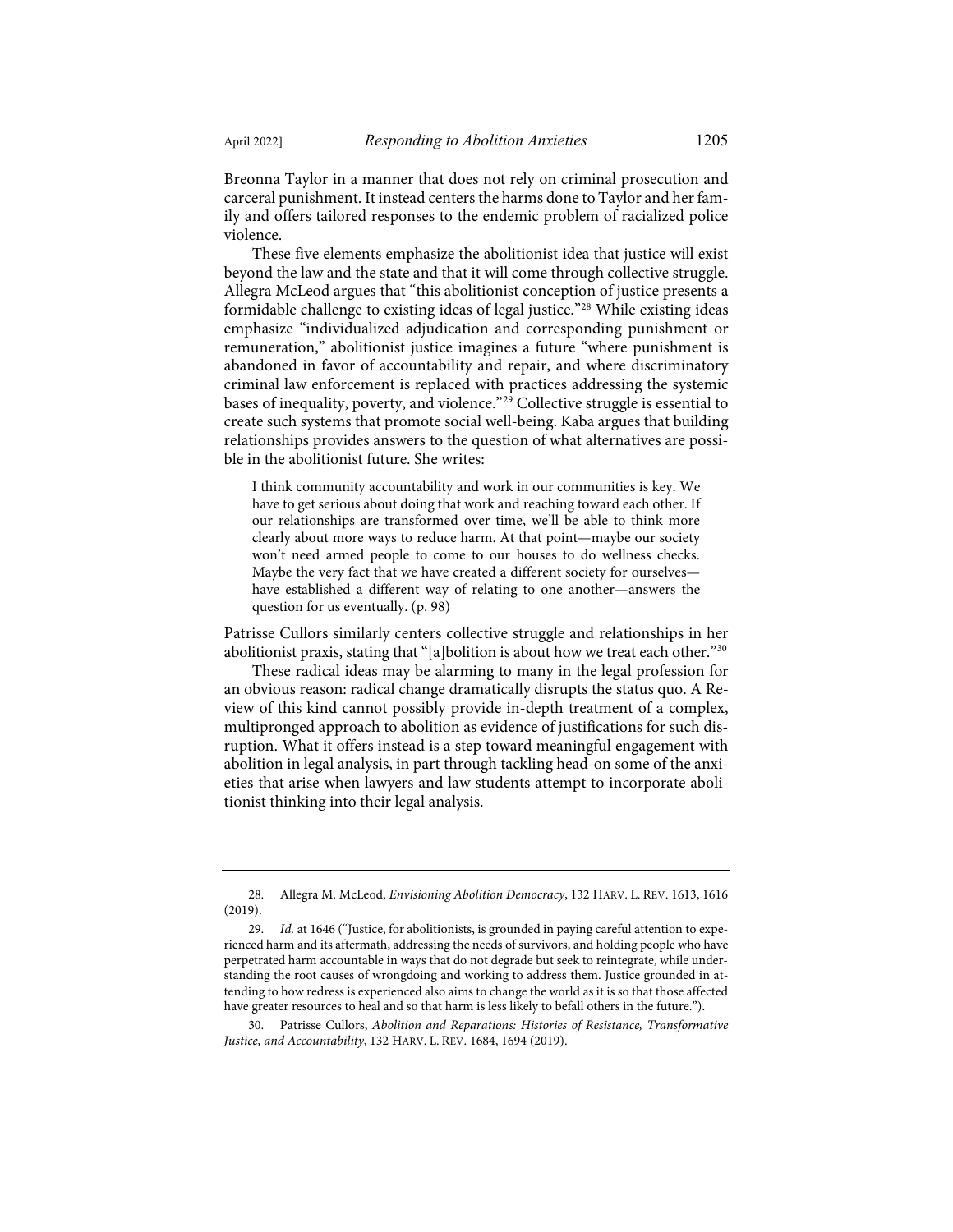#### II. ABOLITION ANXIETIES: CHALLENGES FOR LEGAL ANALYSIS

This Review builds on the existing abolitionist legal scholarship by centering what abolitionist theory and praxis means for legal analysis and by suggesting how a more radical imagination could supplement, and reshape, "tools for thinking about legal problems."[31](#page-8-0) To do so, this Review responds to common "anxieties" about abolition held by lawyers, legal scholars, and law students whose interest in abolition is tinged with uncertainty. These anxieties grow out of traditional approaches to legal analysis and take the form of potential objections to abolition that are not entirely rooted in *substantive* disagreement, but rather in the difficulty of grasping how abolitionist thinking maps onto traditional legal analysis. Responses to four such anxieties are drawn from Kaba's book and provide a template for thinking through these complex questions. Admittedly, this is not a comprehensive list of all the anxieties that abolitionist thinking may pose for traditional legal analysis. Yet, it's a start for meaningful engagement—challenges and opportunities—with abolitionist thinking.

#### A. *"Abolition Doesn't Tell Us How and Where to Begin"*

Legal analysis tends to require identifying a clear problem and clear set of solutions. The IRAC method,<sup>[32](#page-8-1)</sup> for example, starts with the issue or question the court must resolve or answer, then the rules, which include the law, statute, case, or regulation that controls and to which the facts must be applied. The issues and rules form the basis for the most important part in the process, the actual analysis, and then, ultimately, the conclusion, or the particular answer to the legal question.

For some, abolition may not provide a structured or clear starting point. That is to say, one potential anxiety—or even objection—is that abolition provides no template for how and where to begin to identify and examine specific social problems, whether racism, settler colonialism, heteropatriarchy, or other forms of social oppression and deprivation. Given the ambitions of abolitionist theory, which laws and legal institutions should be targeted first? What are the pathways to promoting abolitionist principles within and outside the law? What laws must change? Is there a role for lawyers working in criminal legal institutions, like public defenders, or even progressive prosecutors, in abolitionist movements?[33](#page-8-2)

Abolitionist theory does not identify one law, legal institution, or even legal issue as the starting point of the struggle for transformative social change.

<sup>31.</sup> FARNSWORTH, *supra* not[e 19,](#page-4-1) at vii.

<sup>32.</sup> IRAC stands for "Issue, Rule, Application, and Conclusion."

<span id="page-8-2"></span><span id="page-8-1"></span><span id="page-8-0"></span><sup>33.</sup> *See, e.g.*, Benjamin Levin, Essay, *Imagining the Progressive Prosecutor*, 105 MINN. L. REV. 1415, 1444 (2021) (outlining taxonomy of progressive prosecutors and noting that "the anti-carceral prosecutor's stance comes closest to resembling those embraced by prison abolitionists and other more radical critics of the carceral state").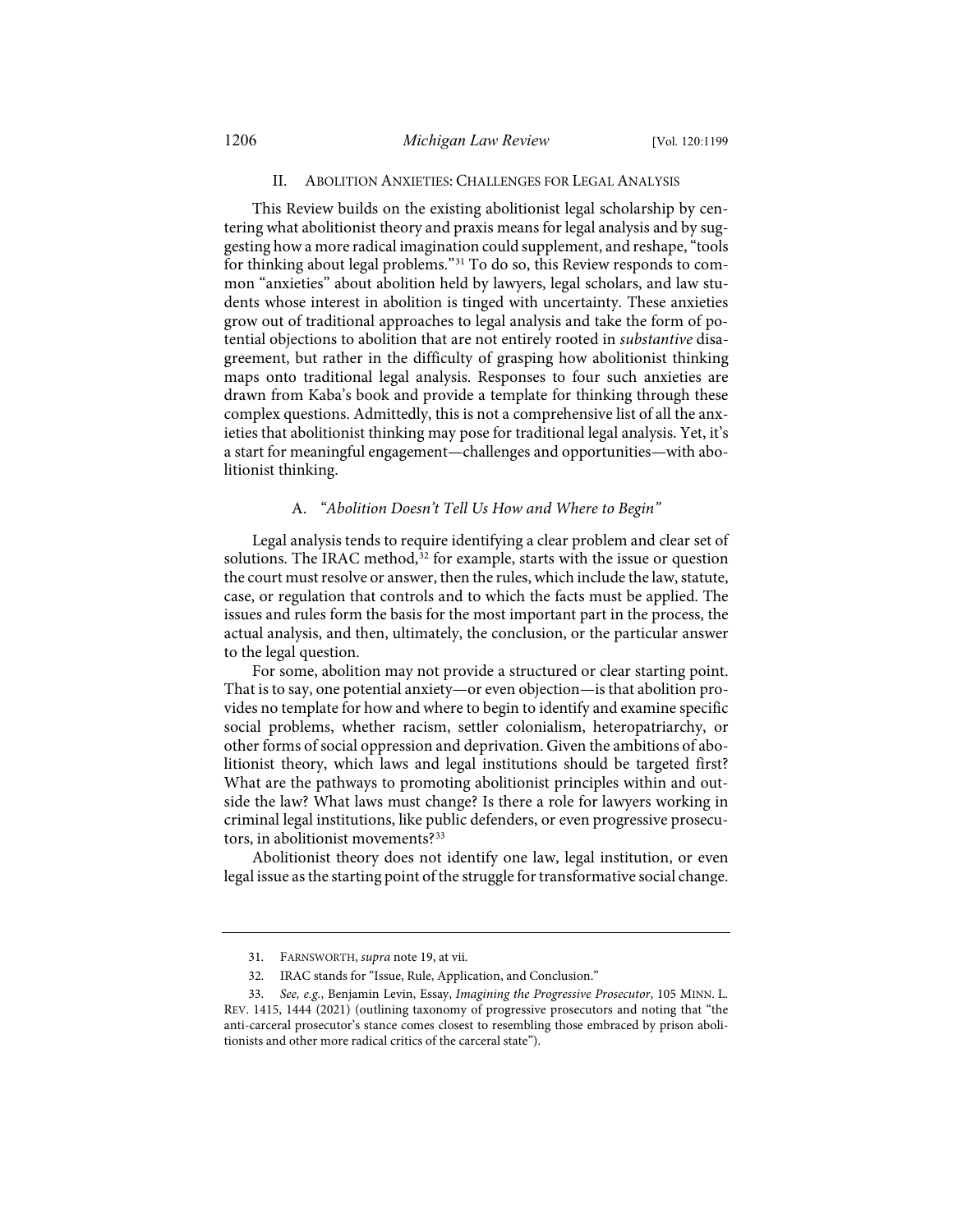This is not due to a lack of clarity in the abolitionist vision; rather, it's an implication of abolitionism's focus on decentralized, local organizing aimed at collective struggle to identify community-based solutions.

In any event, Kaba's book makes clear that the question of how and where to begin is woefully belated: it's already begun.<sup>[34](#page-9-0)</sup> The "how and where to begin" framework grounds thinking in the current state of the world. Kaba invites us to shift this framing; an abolitionist journey should begin not with "What do we have now, and how can we make it better?" but rather, "What can we imagine for ourselves and the world?" (p. 3). As she explains, "If we do that, then boundless possibilities of a more just world await us" (p. 3). Such analysis is, admittedly, freewheeling and unstructured, but it is a brand of analysis nonetheless. Incorporating this into legal analysis would mean starting with a social problem in need of change and then determining what an abolitionist vision of the world would look like—a world that prefigures political, eco-nomic, and social conditions such that the social problem no longer exists.<sup>[35](#page-9-1)</sup>

Imagining the world on the abolitionist horizon does lead to another question: What should be the set of abolitionist proposals on the table? Here again, unlike traditional forms of legal analysis, abolitionist thinking doesn't necessarily ask what is currently feasible in terms of concrete reforms. Rather, those committed to a purely abolitionist agenda aim for abolitionist futures and are prepared to walk away when those demands are not met or when ob-jectives are thwarted.<sup>[36](#page-9-2)</sup> For example, when New York passed a bail reform package aimed at regulating bail funds but not abolishing cash bail, abolitionminded leaders from the Brooklyn Community Bail Fund (BCBF) announced that they were ending bail payments.[37](#page-9-3) In their open letter, the BCBF explained that "revolving bail funds in New York may now be used to perpetuate money bail," and that they had become an "escape hatch for a political system that lacked the courage to end money bail."[38](#page-9-4) Consistent with abolitionist practice, organizers from BCBF emphasized and reaffirmed their commitment to abolishing money bail—not reforming or extending the cash bail and

<span id="page-9-0"></span><sup>34.</sup> Pp. 107–09. Kaba asserts that abolitionist practice and experimentation, which is essential, is already happening all over the country. P. 103.

<span id="page-9-1"></span><sup>35.</sup> On the abolitionist concept of prefiguration, see, for example, McLeod, *supra* not[e 28,](#page-7-3)  at 1623 ("[I]t is also the imagining and generating of alternative institutions and relations . . . [, of] resistance that is responsive to dismantling current systems of colonial empire and systemic hierarchies, while also prefiguring societies based on equity, mutual aid, and self-determination . . . ." (quoting HARSHA WALIA, UNDOING BORDER IMPERIALISM 113 (2013))); GILMORE, *supra* not[e 24](#page-5-5) ("'Instead of asking whether anyone should be locked up or go free, why don't we think about why we solve problems by repeating the kind of behavior that brought us the problem in the first place?' She was asking them to consider why, as a society, we would choose to model cruelty and vengeance.").

<span id="page-9-2"></span><sup>36.</sup> Robert Saleem Holbrook (@saleemholbrook), TWITTER (July 20, 2021, 11:15 AM), <https://twitter.com/saleemholbrook/status/1417503352506785795> [\[perma.cc/Z5RA-4PKF\]](https://perma.cc/Z5RA-4PKF).

<span id="page-9-4"></span><span id="page-9-3"></span><sup>37.</sup> Brooklyn Cmty. Bail Fund (@bkbailfund), *Community Bail Funds and the Fight for Freedom*, MEDIUM (Sept. 27, 2019)[, https://medium.com/@bkbailfund/community-bail-funds](https://medium.com/@bkbailfund/community-bail-funds-the-fight-for-freedom-17dc40311230)[the-fight-for-freedom-17dc40311230](https://medium.com/@bkbailfund/community-bail-funds-the-fight-for-freedom-17dc40311230) [\[perma.cc/5RDK-A7EN\]](https://perma.cc/5RDK-A7EN).

<sup>38.</sup> *Id.*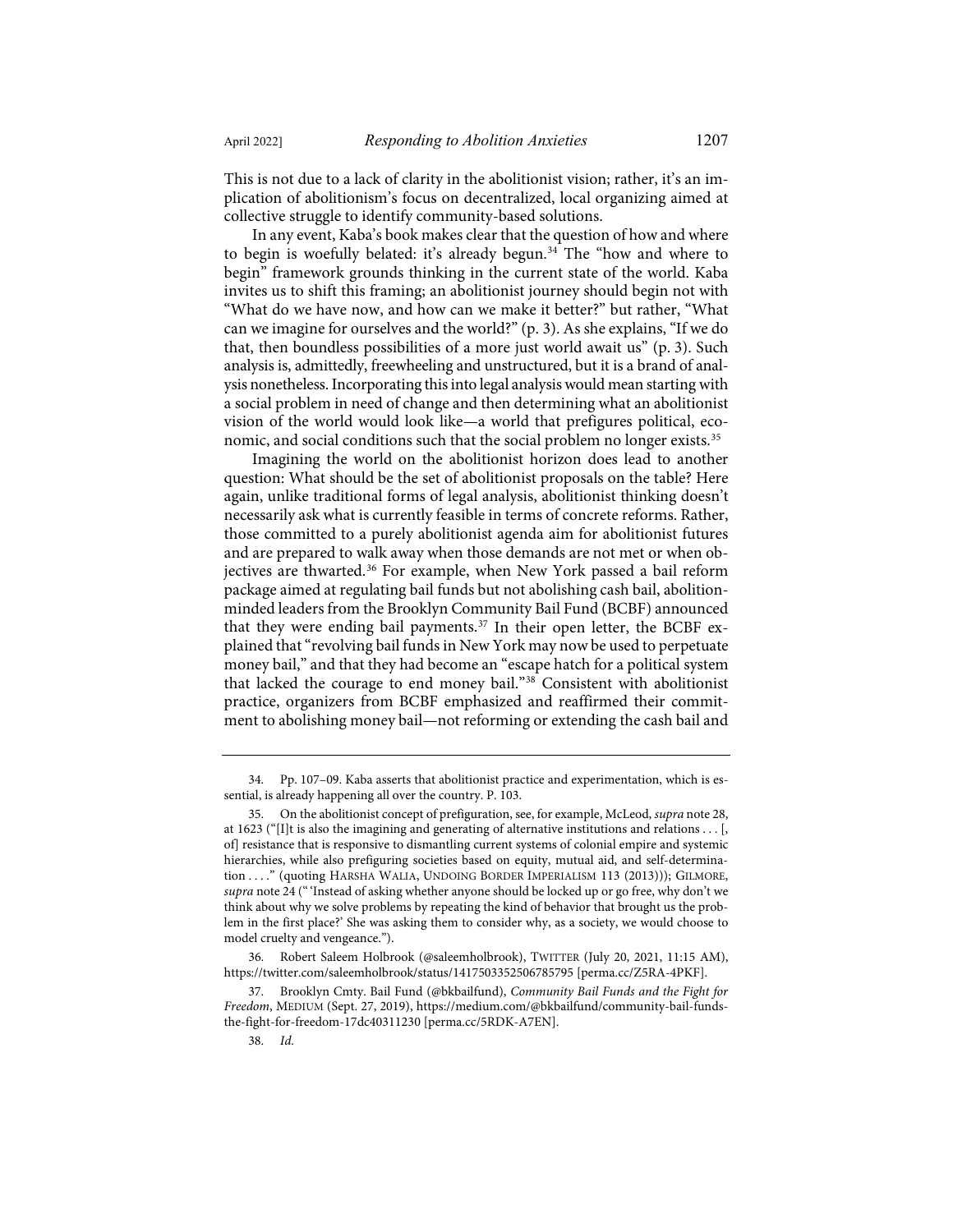pretrial detention systems—by announcing: "Continuing to pay bail at this point would amount to acquiescence to the continued existence of money bail. We would effectively be transformed into a permanent fixture of the system which we have fought so tirelessly to dismantle."<sup>[39](#page-10-0)</sup>

While Kaba is clear that there are some reforms that abolitionists clearly should not support (p. 70), like those BCBF condemned, she admits that abolitionists can and *do* support some reforms (p. 96). These fall within the category of "non-reformist reforms" and are those that "don't make it harder to dismantle the systems we are trying to abolish" and instead "help us move toward the horizon of abolition" (p. 96). Similarly, Akbar defines a nonreformist reform as a proposal that "does not aim to create policy solutions to discrete problems; rather it aims to unleash people power against the prevailing political, economic, and social arrangements and toward new possibilities.["40](#page-10-1) Dorothy Roberts makes a similar point, noting "the concept of 'nonreformist reforms—those measures that reduce the power of an oppressive system while illuminating the system's inability to solve the crises it cre-ates.'"<sup>[41](#page-10-2)</sup> Critical Resistance,<sup>[42](#page-10-3)</sup> a leading abolitionist organization, provides a similar heuristic. It recommends that abolitionist organizers ask a series of questions to distinguish reformist from nonreformist (and abolitionist) reforms: "Does this [reform] reduce funding to police? Does this [reform] challenge the notion that police increase safety? Does this [reform] reduce tools / tactics / technology police have at their disposal? Does this [reform] reduce the scale of policing?"<sup>[43](#page-10-4)</sup> Taken together, the framework of nonreformist reforms offers a way to think through where to begin and provides a normative compass guiding the abolitionist praxis. It leads abolitionists to adamantly oppose reforms that invest resources into surveillance, policing, and punishment systems.

<span id="page-10-7"></span>This line drawing is a cornerstone of abolitionist analysis. In this sense, abolitionist thinking isn't so far off from some tools of traditional legal analysis, in which line drawing is a fundamental component and the ability to respond to slippery-slope arguments is a common part of the job of both advocates and courts.[44](#page-10-5) But clear lines between reformist and nonreformist reforms are often hard to find. Indeed, as Akbar explains, even nonreformist reforms may risk "reifying the status quo" in cases where, for example, such reforms are implemented in a reformist way.<sup>[45](#page-10-6)</sup> Like Kaba, Akbar finds value

45. Akbar, *supra* not[e 18,](#page-3-10) at 103.

<sup>39.</sup> *Id.*

<sup>40.</sup> Akbar, *supra* not[e 18,](#page-3-10) at 102.

<sup>41.</sup> Roberts, *supra* not[e 23,](#page-5-6) at 114 (quoting Berger et al., *supra* not[e 8\)](#page-2-8).

<span id="page-10-6"></span><span id="page-10-5"></span><span id="page-10-4"></span><span id="page-10-3"></span><span id="page-10-2"></span><span id="page-10-1"></span><span id="page-10-0"></span><sup>42.</sup> CRITICAL RESISTANCE, REFORMIST REFORMS VS. ABOLITIONIST STEPS IN POLICING, [https://static1.squarespace.com/static/59ead8f9692ebee25b72f17f/t/5b65cd58758d46d34254f22](https://static1.squarespace.com/static/59ead8f9692ebee25b72f17f/t/5b65cd58758d46d34254f22c/1533398363539/CR_NoCops_reform_vs_abolition_CRside.pdf) [c/1533398363539/CR\\_NoCops\\_reform\\_vs\\_abolition\\_CRside.pdf](https://static1.squarespace.com/static/59ead8f9692ebee25b72f17f/t/5b65cd58758d46d34254f22c/1533398363539/CR_NoCops_reform_vs_abolition_CRside.pdf) [\[perma.cc/L86J-G62X\]](https://perma.cc/L86J-G62X).

<sup>43.</sup> *Id.*

<sup>44.</sup> FARNSWORTH, *supra* not[e 19,](#page-4-1) at 172–81.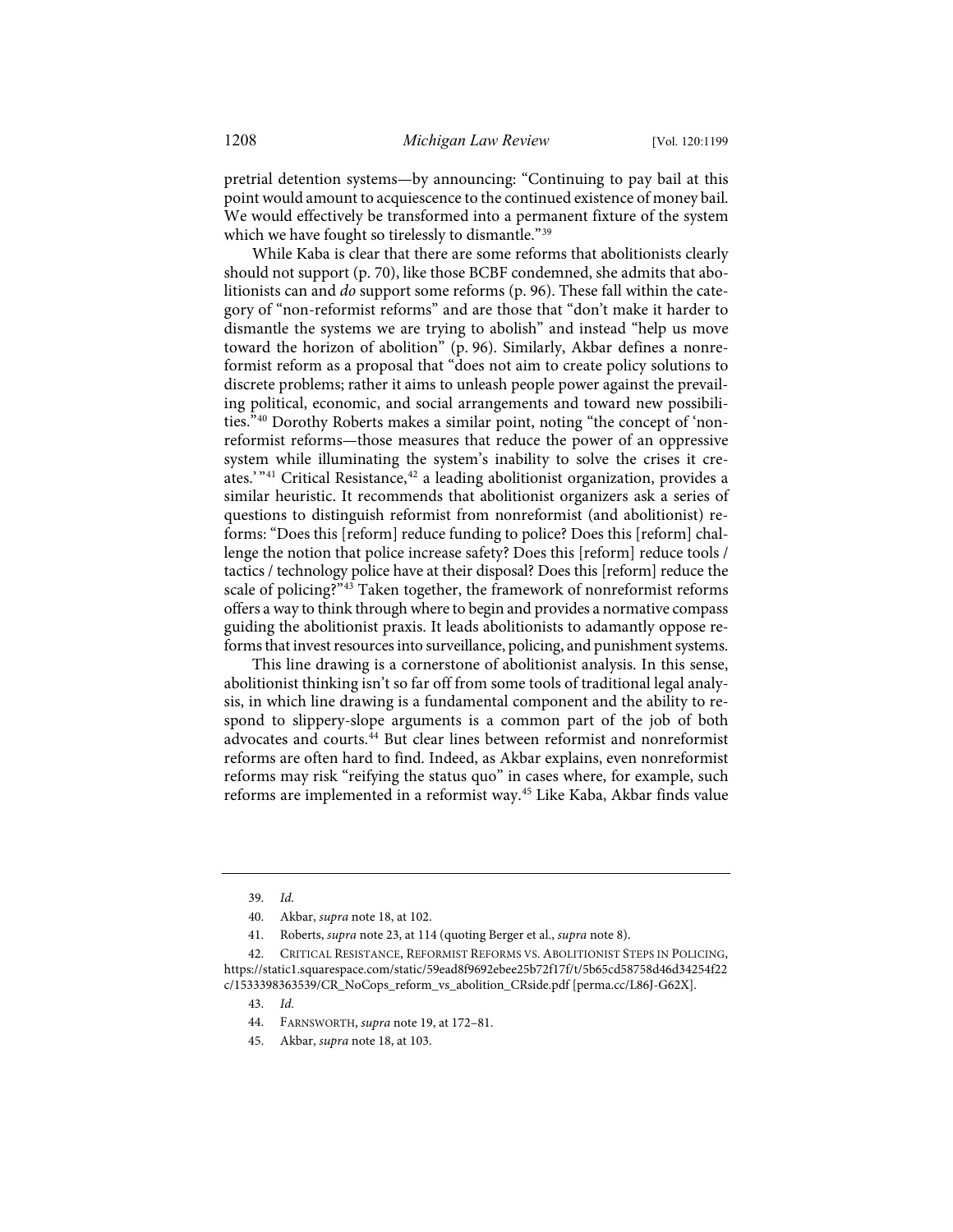in identifying—and learning how to identify—these "essential distinctions."[46](#page-11-0) It invites consideration of the specific reform proposals, the features of each particular proposal, the effects of such proposals (within the organization, institution, and beyond), and whether the proposal is a reformist or nonreformist reform. Kaba provides two questions to determine the last point: "Which reforms don't make it harder for us to dismantle the systems we are trying to abolish? . . . What 'non-reformist' reforms will help us move toward the horizon of abolition?" (p. 96).

She asks these questions of proposals to abolish the death penalty that rely on resentencing or commuting sentences to life without parole, and impliedly answers "no" to both. As she puts it, life without parole (LWOP) "is an absolute perfect example of a reformist reform, which actually makes it less likely that we're going to get people out of jail and prisons."[47](#page-11-1) This reform offers a useful template for working through abolitionist analysis. Death-penalty abolitionists decry the regime of capital punishment as racist, classist, ableist, and fundamentally unfair.<sup>[48](#page-11-2)</sup> Instead, they have supported LWOP as a politically feasible, life-saving alternative to capital punishment.<sup>[49](#page-11-3)</sup> But life in prison without the possibility of parole in harsh conditions of confinement leads to a kind of "slow death" marked by debility and chronic illnesses. These features highlight why PIC abolitionists in recent years have referred to it as "Death by Incarceration."[50](#page-11-4) They also help ground analysis of the questions presented above. LWOP detracts from the broader goal of dismantling the carceral state and reinforces notions of desert that differentiate between certain people (violent or dangerous offenders versus others) and their corresponding "need"

<span id="page-11-0"></span><sup>46.</sup> *Id.* at 102, 104 ("I am suggesting neither a false neatness within nor artificial distinctions between rich left traditions. But I mention it to make a point so obscured in legal discourse: that approaches to reform reflect ideological commitments, critiques of or acquiescence to underlying systems, aspirations for the future, and theories of change. Reforms communicate analyses of our conditions, tell stories about possibilities, and contribute to dynamic relations of power. So the target and object of the nonreformist framework will depend on one's political project and analysis, as will whether one accepts a reformist or non-reformist orientation.").

<span id="page-11-1"></span><sup>47.</sup> *See* p. 96. In recent work, Margo Schlanger has contested the claim, put forth by some maximalists, that limited reformist measures undermine the goal of depopulation efforts. She notes that incremental reforms may achieve deeper depopulation, but exactly how effective these incremental reforms are depends largely on social and political factors and the presence of "allies" to support the effort. Margo Schlanger, Essay, *Incrementalist vs. Maximalist Reform: Solitary Confinement Case Studies*, 115 NW. U. L. REV. 273 (2020).

<span id="page-11-2"></span><sup>48.</sup> *E.g.*, Robert M. Sanger, *IQ, Intelligence Tests, "Ethnic Adjustments" and* Atkins, 65 AM. U. L. REV. 87 (2015).

<span id="page-11-3"></span><sup>49.</sup> *E.g.*, Michelle Miao, *Replacing Death with Life? The Rise of LWOP in the Context of Abolitionist Campaigns in the United States*, 15 NW. J.L. & SOC. POL'Y 173 (2020). Of course, capital defense lawyers have an ethical obligation to provide competent and zealous advocacy for their clients who are facing a death sentence. Abolitionists would likely not see such advocacy as anti-abolitionist, but rather consistent with a harm-reduction approach.

<span id="page-11-4"></span><sup>50.</sup> *E.g.*, QUINN COZZENS & BRET GROTE, ABOLITIONIST L. CTR., A WAY OUT: ABOLISHING DEATH BY INCARCERATION IN PENNSYLVANIA (2018), [https://abolitionistlaw](https://abolitionistlawcenter.org/wp-content/uploads/2018/09/ALC_AWayOut_27August_Full1.pdf)[center.org/wp-content/uploads/2018/09/ALC\\_AWayOut\\_27August\\_Full1.pdf](https://abolitionistlawcenter.org/wp-content/uploads/2018/09/ALC_AWayOut_27August_Full1.pdf) [\[perma.cc/E3VW-](https://perma.cc/E3VW-5ZRA)[5ZRA\]](https://perma.cc/E3VW-5ZRA).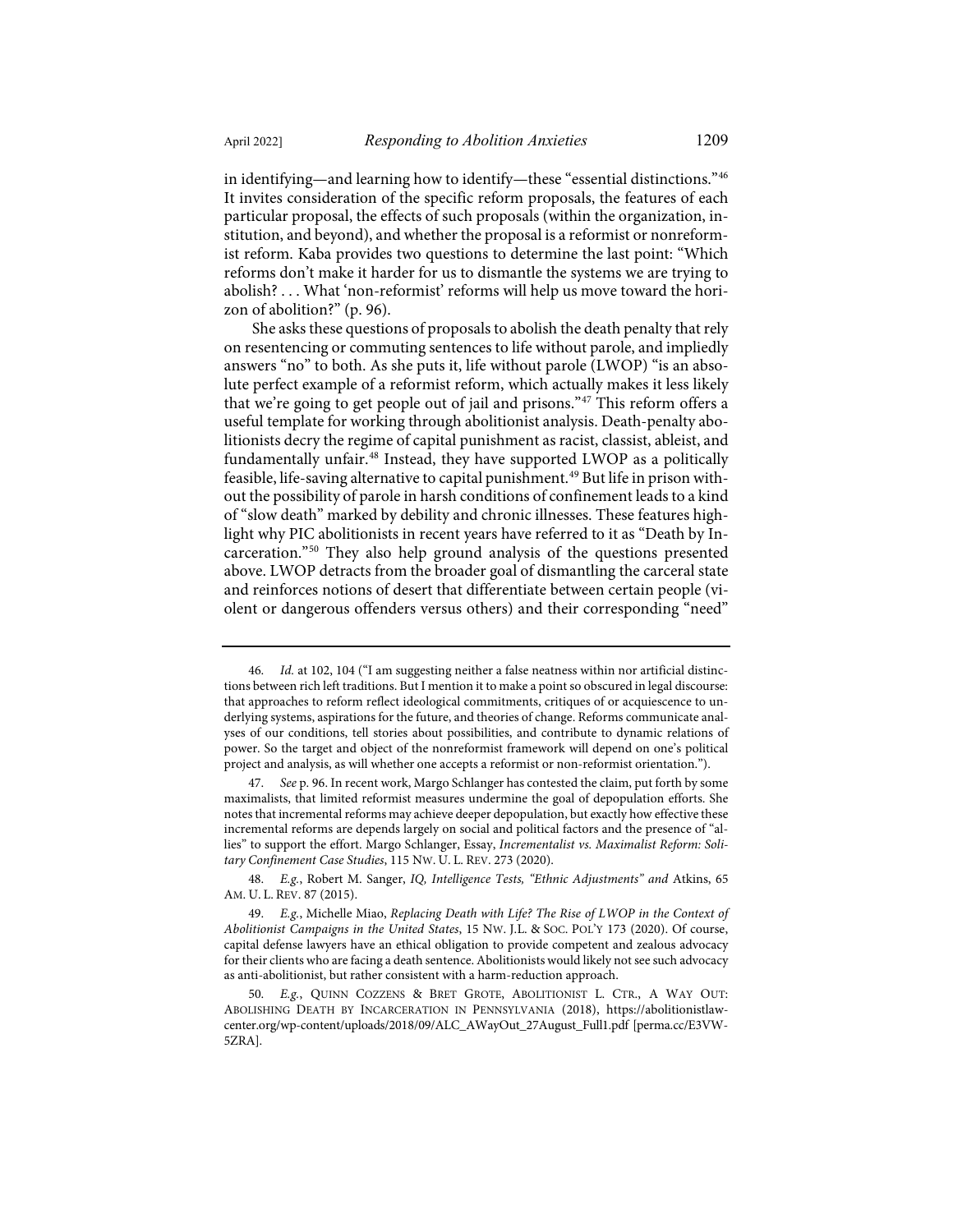to be caged. As to what a nonreformist reform that enables movement "toward the horizon of abolition" might look like in the context of sentencing, the answer is more difficult. It could look like efforts by Pennsylvania-based Let's Get Free, whose #LetGrandmaGo campaign seeks the release of aging women from Pennsylvania prisons and "dramatic change in the state of [Pennsylvania]'s broken commutation process."[51](#page-12-0)

For decades, abolitionists have maintained that a radical imagination coupled with the pursuit of nonreformist reforms is where we must begin and that this approach offers the possibility for disrupting some of the most pernicious forms of human suffering. These insights and methodologies can be extended beyond those goals to radically transform conventional approaches to legal thinking. Abolitionist thinking challenges the values that underscore legal analysis (such as the quest for objectivity and neutrality discussed below) and methodology of legal analysis (that legal analysis should produce clear *legal*  solutions).

## B. *"Abolition Rejects Objectivity and Neutrality"*

Abolitionists often proclaim that the criminal justice system is not broken but functioning as it's supposed to: as a tool for racial, gender, class, and disa-bility subordination.<sup>[52](#page-12-1)</sup> The abolitionist critique insists that rights and liberties are not granted equally to all and that the nature of such rights and liberties themselves differ based across historically marginalized groups.[53](#page-12-2) As I've discussed, intractable social problems are understood through this lens and provide, in large part, a basis for the abolitionist rejection of reform as a pathway towards liberation and the end of oppressive forms of punishment and control. What is not often surfaced is the aspect of the abolitionist critique that rejects neutrality and objectivity as a value, aspiration, or end goal. If rights and liberties are constructed to serve the function of policing, controlling, surveilling, and imprisoning marginalized communities, then they cannot be neutral, and legal analysis cannot be objective. Collectively, laws and legal in-terpretation serve this pernicious function.<sup>[54](#page-12-3)</sup> It is here that abolition poses yet another challenge for traditional legal analysis.

<span id="page-12-5"></span>The quest for objectivity is a cornerstone of traditional methods of legal analysis. But this can be problematic. In the law, objectivity and neutrality often mask racialized, gendered, and classed perspectives and power distributions.[55](#page-12-4) Kimberlé Crenshaw has described such "perspectivelessness" as being

<span id="page-12-0"></span><sup>51.</sup> *Campaign for Meaningful Commutation!*, LET'S GET FREE[, https://letsgetfree.info/re](https://letsgetfree.info/restore-commutation/)[store-commutation](https://letsgetfree.info/restore-commutation/) [\[perma.cc/KH8L-Y6PB\]](https://perma.cc/KH8L-Y6PB).

<sup>52.</sup> *See* p. 13.

<span id="page-12-2"></span><span id="page-12-1"></span><sup>53.</sup> For example, Kaba asserts that "[c]ivil liberties and individual rights have different meanings for different groups of people. They also have different priorities, depending on social contexts." P. 12.

<sup>54.</sup> *See* pp. 12, 50.

<span id="page-12-4"></span><span id="page-12-3"></span><sup>55.</sup> Kimberlé Williams Crenshaw, Foreword, *Toward a Race-Conscious Pedagogy in Legal Education*, 11 NAT'L BLACK L.J. 1, 3 (1998) ("When this expectation is combined with the fact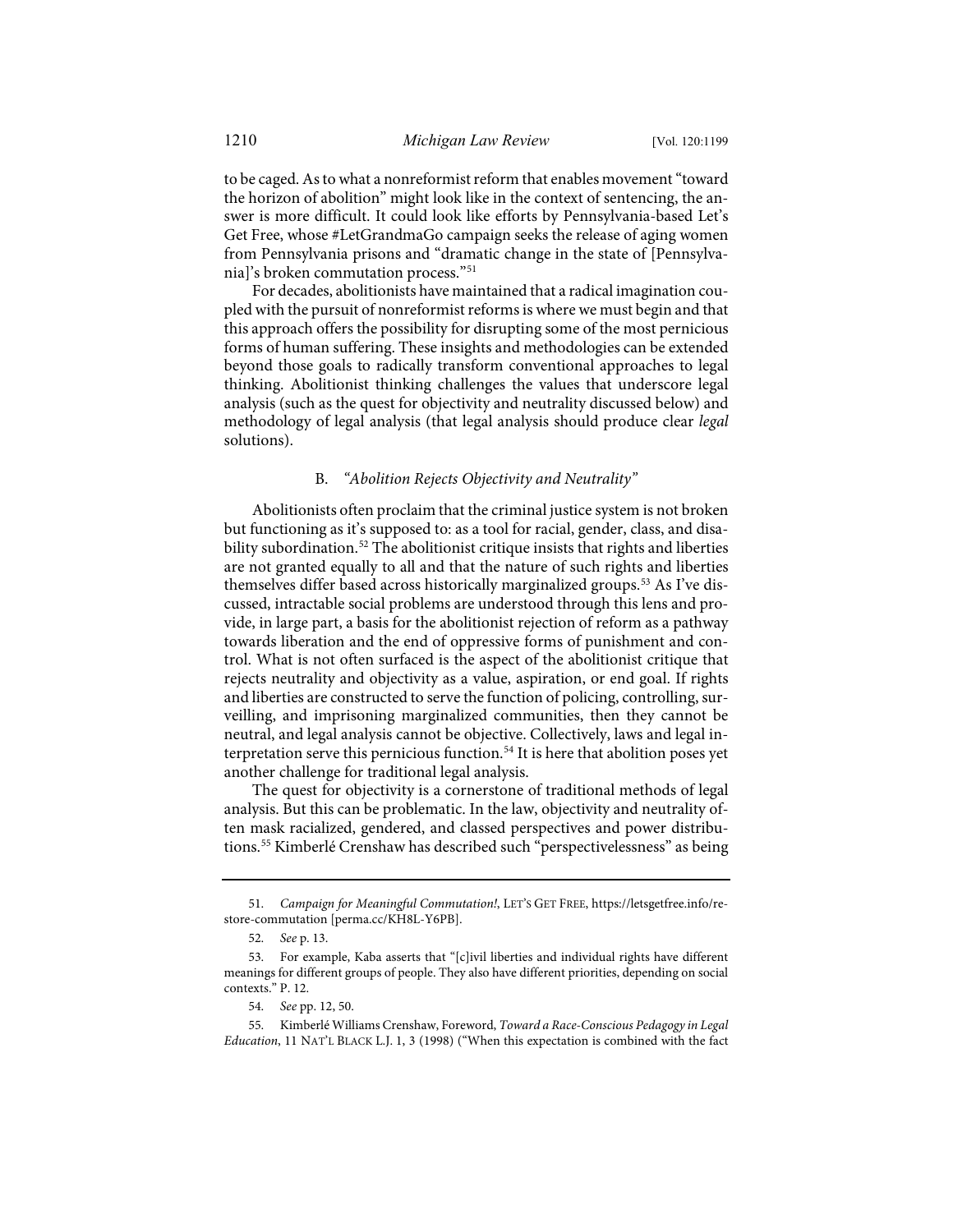created by "[d]ominant beliefs in the objectivity of legal discourse" that "discount[] the relevance of any particular perspective in legal analysis and . . . posit[] an analytical stance that has no specific cultural, political, or class characteristics."[56](#page-13-0) By teaching legal analysis "as though it is possible to create, weigh, and evaluate rules and arguments in ways that neither reflect nor privilege any particular perspective or world view," Crenshaw argues that law schools reinforce the idea that legal reasoning is truly objective and neu-tral, devoid of personal identity, perspectives, and experiences.<sup>[57](#page-13-1)</sup>

<span id="page-13-4"></span>In contrast, abolitionist methodology expressly rejects the objectivity and neutrality that purport to undergird legal education and legal analysis and in-stead embraces subjectivity.<sup>[58](#page-13-2)</sup> Abolitionist analysis places political, intellectual, and personal commitments front and center to provide grounding for the abolitionist analysis and praxis.<sup>[59](#page-13-3)</sup> Political, because abolitionists share a set of commitments, principles, or what Kaba terms "basic obligations" (pp. 133– 34). Intellectual, because abolitionist analysis starts from an entirely different set of intellectual priors—namely, that policing and punishment systems function to subordinate in racist, gendered, and classist ways. And personal, because like critical race theory (CRT) scholarship, abolitionist organizing is rooted in collective struggle and relationship with other community members. As Kaba remarks, "[W]hen we set about trying to transform society, we must remember that we ourselves will also need to transform. . . . We are deeply entangled in the very systems we are organizing to change" (p. 4). Abolitionist legal analysis incorporates these commitments and applies them to identify assumptions underlying legal rules and practices, surface harmful and subordinating logics, and identify nonreformist reforms that discredit and dismantle policing and punishment systems.

- 56. Crenshaw, *supra* not[e 55,](#page-12-5) at 2.
- 57. *Id.* at 2–3.

that what is understood as objective or neutral is often the embodiment of a white middle-class world view, minority students are placed in a difficult situation. To assume the air of perspectivelessness that is expected in the classroom, minority students must participate in the discussion as though they were not African-American or Latino, but colorless legal analysts."); Ann C. Scales, *The Emergence of Feminist Jurisprudence: An Essay*, 95 YALE L.J. 1373, 1377–78 (1986) ("[A]bstract universality constructed a dark tunnel to its tainted delusion. It made maleness the norm of what is human, and did so sub rosa, all in the name of neutrality. . . . It is a conception of the world which takes 'the part for the whole, the particular for the universal and essential, or the present for the eternal. . . .' Feminist analysis begins with the principle that objective reality is a myth.").

<span id="page-13-2"></span><span id="page-13-1"></span><span id="page-13-0"></span><sup>58.</sup> Dylan Rodríguez, *Abolition as Praxis of Human Being: A Foreword*, 132 HARV. L.REV. 1575, 1576 (2019) ("Abolition seeks (as it performs) a radical reconfiguration of justice, subjectivity, and social formation that does not depend on the existence of either the carceral state (a statecraft that institutionalizes various forms of targeted human capture) or *carceral power* as such (a totality of state-sanctioned and extrastate relations of gendered racial-colonial dominance).").

<span id="page-13-3"></span><sup>59.</sup> *See* Cullors, *supra* note [30,](#page-7-4) at 1694. In many ways the grounding in the personal is similar to CRT's call for narrative and voice as a way to ground legal analysis and jurisprudence. *See, e.g.*, Mari J. Matsuda, *When the First Quail Calls: Multiple Consciousness as Jurisprudential Method*, 14 WOMEN'S RTS. L. REP. 297 (1992).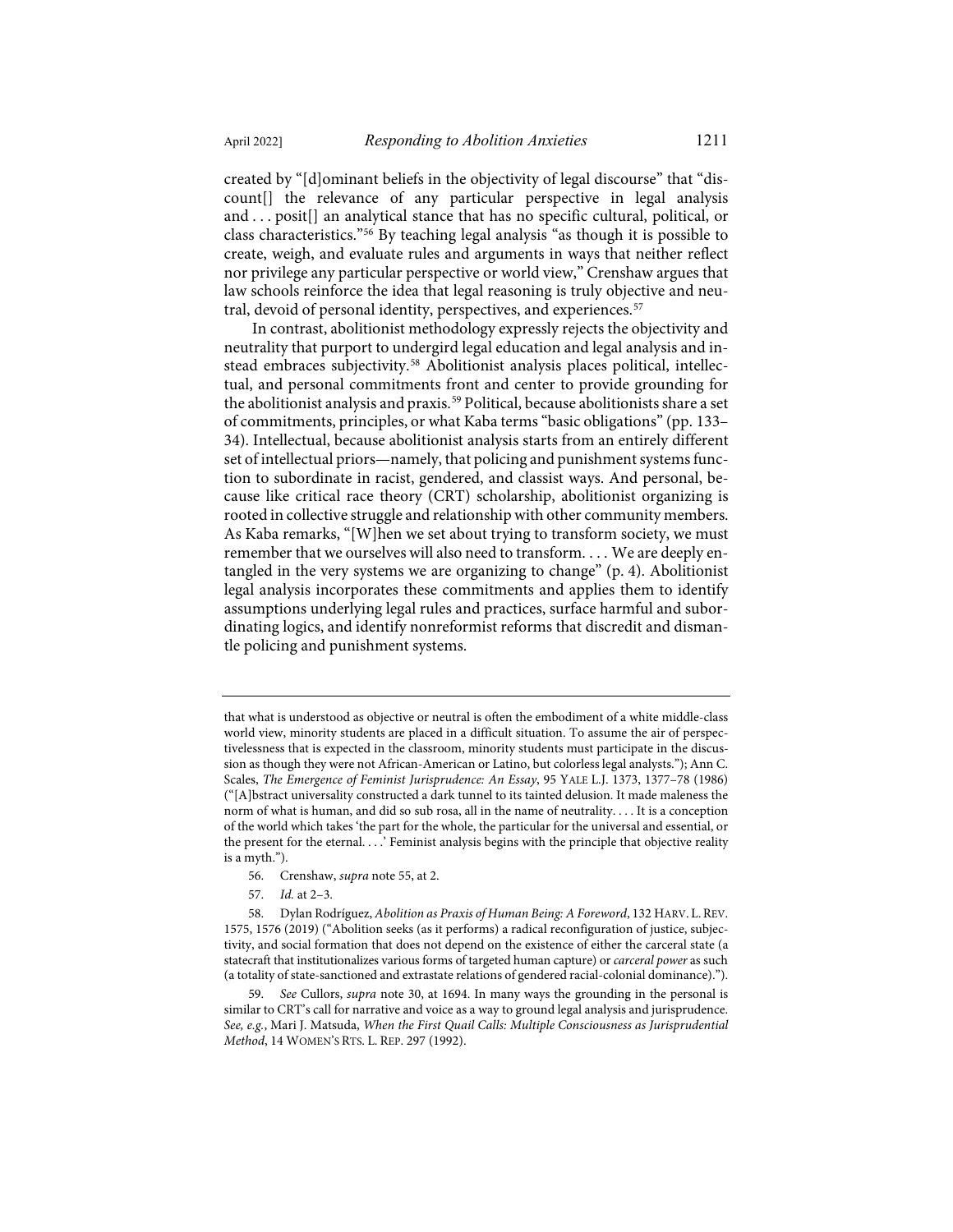Take, for example, the abolitionist critique of stand-your-ground laws. An abolitionist critique offers a specific lens for understanding how legal standards like "reasonableness" are not just legal concepts, but raced, gendered, and classed constructs that function in ways that criminalize survi-vors.<sup>[60](#page-14-0)</sup> Abolitionist organizers acknowledge these constructs in their work on behalf of criminalized survivors. Kaba's framing of "victims" maps much of the work that survivors of sexual violence and state violence have done to re-ject the carceral state as the only mechanism for obtaining justice.<sup>[61](#page-14-1)</sup> Part 2 is aptly titled "There Are No Perfect Victims" (pp. 30–52).

Within part 2, Kaba tells the story of Marissa Alexander, a thirty-oneyear-old Black woman who fired a warning shot after she was attacked by her abusive husband. No one was injured, yet Alexander was prosecuted for ag-gravated assault with a lethal weapon.<sup>[62](#page-14-2)</sup> Alexander received the mandatory minimum of twenty years.<sup>[63](#page-14-3)</sup> Kaba connects Alexander's unjust prosecution to the long history of "marking Black bodies as innately inferior" (p. 32). She draws a line from slave codes in colonial America that "singled out Blacks for extremely cruel punishment," to the brutal killing of Mike Brown, to Alexander's imprisonment—each instance illustrating the way that "'[i]nnately inferior' bodies can be debased, punished, and killed without consequence" and that Black people "can only be seen as the aggressors and are never the victims" (p. 32). Kaba demonstrates that the law is not neutral, and its structural and systematic biases should be surfaced in legal analysis just as it is in the abolitionist approach to examining the law of self-defense.

<span id="page-14-5"></span>This approach maps onto other theories of critical praxis within the law. In writing of critical trans theory, abolitionist theorist Dean Spade explains that we should not examine systems through "purportedly 'neutral' criteria" because "those systems are often locations where racist, sexist, homophobic, ableist, xenophobic, and transphobic outcomes are produced."[64](#page-14-4) He encourages us to "look more at what legal regimes do rather than what they say about what they do" and at "how vulnerability is distributed across populations, not just among individuals" in order to avoid perspectivelessness and, in turn,

<span id="page-14-0"></span><sup>60.</sup> *See, e.g.*, Donna Coker, Foreword, *"Stand Your Ground"in Context: Race, Gender, and Politics*, 68 U. MIA. L. REV. 943, 954 (2014) (discussing the Marissa Alexander case); D. Marvin Jones, "*He's a Black Male . . . Something Is Wrong with Him!" The Role of Race in the Stand Your Ground Debate*, 68 U. MIA. L. REV. 1025, 1029 (2014).

<span id="page-14-1"></span><sup>61.</sup> *See* Tom Jackman, *How to Curb Violence, and Mass Incarceration, by Focusing on Crime Victims*, WASH. POST, (Feb. 16, 2017), [https://www.washingtonpost.com/news/true](https://www.washingtonpost.com/news/true-crime/wp/2017/02/16/how-to-curb-violence-and-mass-incarceration-by-focusing-on-crime-victims)[crime/wp/2017/02/16/how-to-curb-violence-and-mass-incarceration-by-focusing-on-crime-victims](https://www.washingtonpost.com/news/true-crime/wp/2017/02/16/how-to-curb-violence-and-mass-incarceration-by-focusing-on-crime-victims) [\[perma.cc/RLU9-EXCR\]](https://perma.cc/RLU9-EXCR); MAYA SCHENWAR & VICTORIA LAW, PRISON BY ANY OTHER NAME: THE HARMFUL CONSEQUENCES OF POPULAR REFORMS (2020).

<span id="page-14-2"></span><sup>62.</sup> Julia Dahl, *Fla. Woman Marissa Alexander Gets 20 Years for "Warning Shot": Did She Stand Her Ground?*, CBS NEWS (May 16, 2012, 4:21 PM)[, https://www.cbsnews.com/news/fla](https://www.cbsnews.com/news/fla-woman-marissa-alexander-gets-20-years-for-warning-shot-did-she-stand-her-ground/)[woman-marissa-alexander-gets-20-years-for-warning-shot-did-she-stand-her-ground](https://www.cbsnews.com/news/fla-woman-marissa-alexander-gets-20-years-for-warning-shot-did-she-stand-her-ground/) [\[perma.cc](https://perma.cc/B4D9-Y6A3) [/B4D9-Y6A3\]](https://perma.cc/B4D9-Y6A3).

<sup>63.</sup> *Id.*

<span id="page-14-4"></span><span id="page-14-3"></span><sup>64.</sup> DEAN SPADE, NORMAL LIFE:ADMINISTRATIVE VIOLENCE, CRITICAL TRANS POLITICS, AND THE LIMITS OF LAW 10 (Duke Univ. Press rev. & expanded ed. 2015) (2009).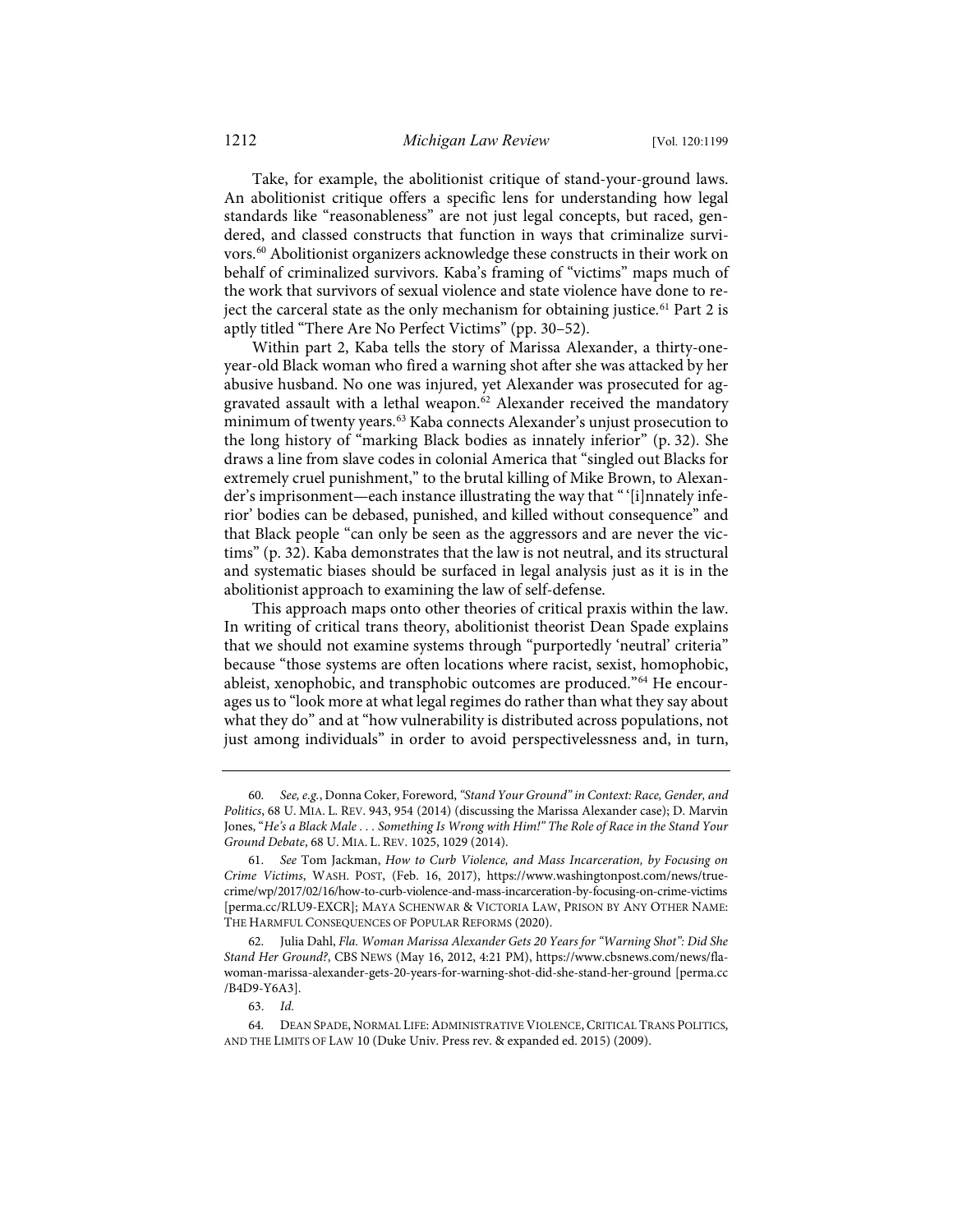shape more effective resistance strategies.<sup>[65](#page-15-0)</sup> Abolitionists are also aligned with prominent critical race theorists who have long argued that neutrality is a legal fiction that does little to promote actual racial justice and rather works to maintain the status quo.<sup>[66](#page-15-1)</sup>

### <span id="page-15-6"></span>C. *"Abolitionist Theory Is Incoherent"*

Legal methodologies provide a lens for analyzing legal issues and identifying solutions. Although abolitionist theory provides a set of clear principles, at first glance it is not always clear which specific policies abolitionists would support in every instance. Because abolitionist theory provides structural framing of social (or legal) problems rather than of discrete problems with clear solutions, for some, their arguments may seem unstructured. For others trained in more traditional legal methodologies, abolitionist arguments and style may seem incoherent. But abolitionists' commitment to a long-term vision of radical social change is rooted in guiding principles and beliefs.

Abolition centers "freedom dream[ing]"[67](#page-15-2) of a radically different world; it is a "generative, imaginative, and productive concept" that "entails a radical reconfiguration."[68](#page-15-3) Abolition offers "a long-term political vision."[69](#page-15-4) Because of its ambitiousness, abolitionist theory and organizing offers no quick fixes or clear, concrete pathways forward. As described earlier, there is no blueprint for an abolitionist future.

But there are principles that guide the praxis.<sup>[70](#page-15-5)</sup> Kaba captures the core principles, or "basic obligations," in part 6 of the book: (1) "elimination of policing, imprisonment, and surveillance"; (2) rejection of the "expansion in breadth or scope or legitimacy of all aspects" of the PIC; and (3) refusal of "premature death and organized abandonment, the state's modes of reprisal and punishment" (pp. 133–34). Taken together, these principles inform what positions abolitionists take as well as the manner in which they go about pursuing these goals.

<sup>65.</sup> *Id.* at 10.

<span id="page-15-1"></span><span id="page-15-0"></span><sup>66.</sup> Neil Gotanda, *A Critique of "Our Constitution Is Color-Blind*,*"* 44 STAN. L.REV. 1, 21– 23 (1991); Alan David Freeman, *Legitimizing Racial Discrimination Through Antidiscrimination Law: A Critical Review of Supreme Court Doctrine*, 62 MINN. L. REV. 1049, 1091–92 (1978).

<span id="page-15-2"></span><sup>67.</sup> ROBIN D.G. KELLY, FREEDOM DREAMS: THE BLACK RADICAL IMAGINATION 7 (2002) (describing the "work of dreaming" as a "conversation about what kind of world we want to struggle for").

<span id="page-15-3"></span><sup>68.</sup> Rodríguez, *supra* not[e 58,](#page-13-4) at 1612. Dylan Rodríguez is a founding member of Critical Resistance. *Dylan Rodríguez*, UNIV. OF CALIF., RIVERSIDE[, https://profiles.ucr.edu/dylan.rodri](https://profiles.ucr.edu/dylan.rodriguez)[guez](https://profiles.ucr.edu/dylan.rodriguez) [\[perma.cc/JD4U-X6GN\]](https://perma.cc/JD4U-X6GN).

<span id="page-15-4"></span><sup>69.</sup> CHARLENE A. CARRUTHERS, UNAPOLOGETIC: A BLACK, QUEER, AND FEMINIST MANDATE FOR RADICAL MOVEMENTS, at x (2018).

<span id="page-15-5"></span>P. 133 ("While abolition is a flexible praxis contingent upon social conditions and communal needs, it is built on set of core principles.").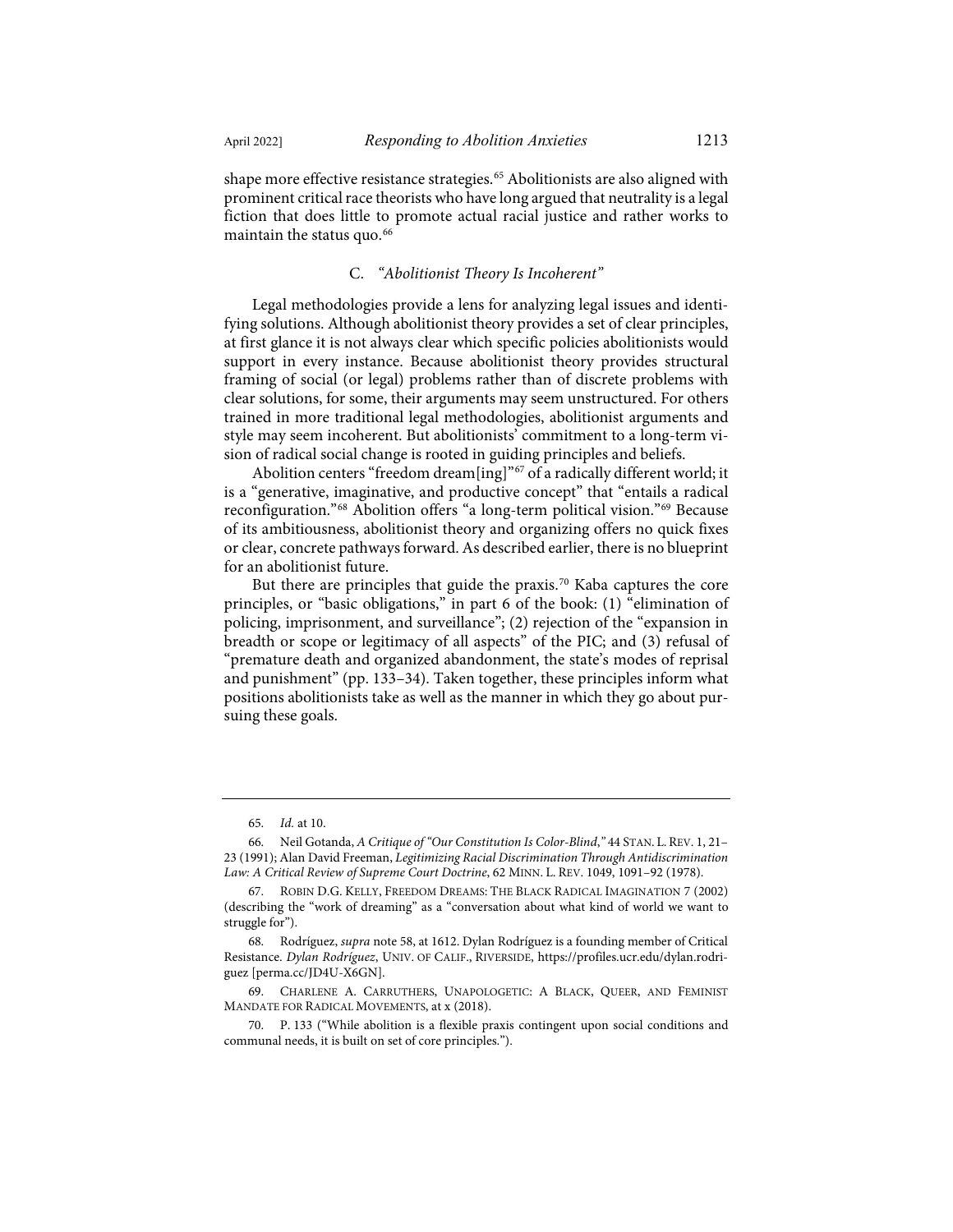One of the main features of abolitionist methodology is a centering of process rather than rules, outcomes, and answers.<sup>[71](#page-16-0)</sup> Kaba resists calls for specific answers to deeply entrenched social problems and focuses more on process—"the *how* of things, the strategy of how we get from where we are to where we want to go" (p. 166). She encourages people to make more things, build experiments, take risks—and inevitably fail at some of them (p. 166). These failures, Kaba adds, are "actually the norm and a good way for us to learn lessons that help us" (p. 166). Abolitionists do not shy away from the difficult questions or from failure, but they refuse to tie abolition to a set of immediate solutions.<sup>[72](#page-16-1)</sup> This stance may pose frustrations for those trained in traditional forms of legal reasoning where answers seemingly must always follow the posing of problems, lest the practice of identifying problems in the first place be framed as merely a futile exercise with no practical value to the real world.

<span id="page-16-5"></span>While they pursue a radical new world, abolitionists also respond to ongoing and immediate forms of state and private violence—what is referred to as harm reduction. For some, endeavoring toward transformative change while attending to the immediate needs of those currently experiencing harm may seem incoherent. But abolitionists, including Kaba, welcome harm reduction.[73](#page-16-2) They do not ignore the urgent needs facing communities experiencing the brunt of state violence; rather, they see these needs as informing priorities. Police killings spark abolitionist protests or direct actions, and witnessing state violence, like solitary confinement or prison construction, drives other abolitionist responses.[74](#page-16-3) Abolitionists demand radical reform generated through collective struggle and building power over the long term, but they are equally committed to reducing harm in the short term.

This aspect of abolitionist thinking is consistent with CRT scholars' embrace of legal rights, which were conceived of as necessary for making claims on the state to rectify persistent and entrenched social inequality. This rights rhetoric—framing needs, protections, and injuries in the language of rights— can be framed as a kind of harm reduction.<sup>[75](#page-16-4)</sup> Perhaps it can be argued that

<span id="page-16-0"></span><sup>71.</sup> Barnard Ctr. for Rsch. on Women, *Reina Gossett + Dean Spade (Part 1): Prison Abolition + Prefiguring the World You Want to Live In*, YOUTUBE (Jan. 7, 2014), [https://youtu.be](https://youtu.be/XDQlW1uJ8uQ) [/XDQlW1uJ8uQ.](https://youtu.be/XDQlW1uJ8uQ)

<sup>72.</sup> *See* Cullors, *supra* not[e 30,](#page-7-4) at 1689–91.

<sup>73.</sup> P. 96; Angel E. Sanchez, *In Spite of Prison*, 132 HARV. L. REV. 1650, 1652 (2019).

<span id="page-16-3"></span><span id="page-16-2"></span><span id="page-16-1"></span><sup>74.</sup> Pp. 119–26 (discussing an abolitionist campaign following police killing of Rekia Boyd); Berger et al., *supra* not[e 8](#page-2-8) (outlining campaigns).

<span id="page-16-4"></span><sup>75.</sup> As Professor Anthony Cook put it, rights rhetoric permitted critics to "carve out counterhegemonic space for struggle" and push toward more liberatory goals. Intersectionality Matters!, *The Insurgent Origins of Critical Race Theory*, SOUNDCLOUD (Sept. 2, 2021) (on file with the *Michigan Law Review*)[, https://soundcloud.com/intersectionality-matters/39-looking-back](https://soundcloud.com/intersectionality-matters/39-looking-back-to-move-forward-the-insurgent-origins-of-critical-race-theory)[to-move-forward-the-insurgent-origins-of-critical-race-theory.](https://soundcloud.com/intersectionality-matters/39-looking-back-to-move-forward-the-insurgent-origins-of-critical-race-theory) Patricia Williams writes eloquently about this relationship in her iconic book *The Alchemy of Race and Rights*: "Although rights may not be ends in themselves, rights rhetoric has been and continues to be an effective form of discourse for blacks. . . . What is needed, therefore, is not the abandonment of rights language for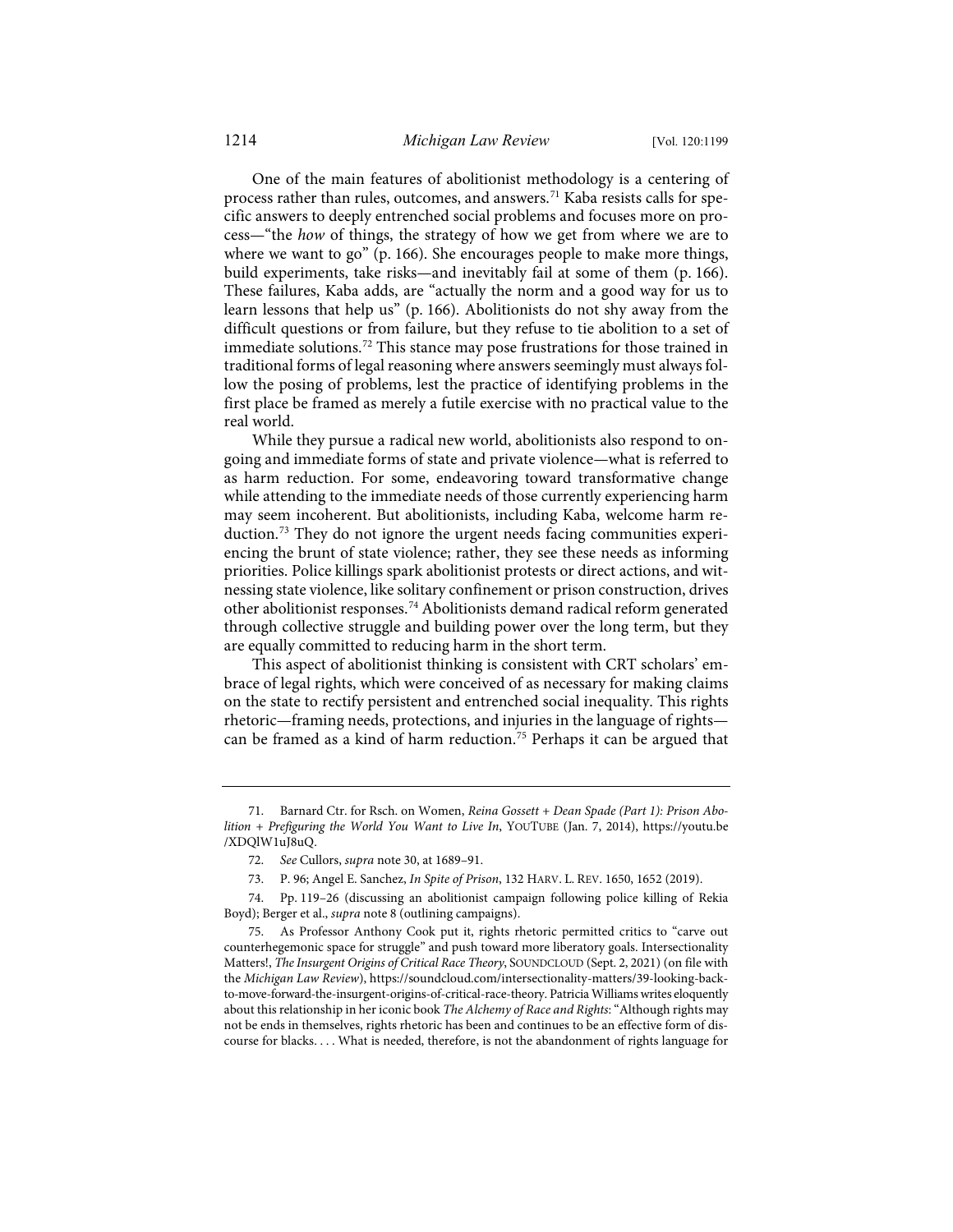rights rhetoric offered what may be described as an early articulation of "radical imagining." CRT scholars applied this rhetoric to reforms aimed at addressing historical and ongoing racial subordination, principally of Black communities.[76](#page-17-0)

I bring in CRT to help to illuminate a central insight about abolitionist thinking and organizing: Abolitionist political and moral commitments require addressing present harms as well as long-term goals, and so harm reduction is embedded into abolitionist practice. Adopting a harm-reduction approach serves to ensure that abolitionists do not end up so concerned with the *theory* of abolition that they fail to consider the *practice* of abolition. As Angel E. Sanchez explains, abolition requires treating the prison system like a "social cancer: we should fight to eradicate it but never stop treating those affected by it."[77](#page-17-1) Popular abolitionist campaigns reflect similar values.

Kaba refers to the defense campaigns on behalf of Bresha Meadows and the aforementioned Marissa Alexander, two "criminalized survivors of violence," as an example of harm reduction as "part of a larger abolitionist project" (p. 110). Those defense campaigns included, among other goals, the release of both Bresha and Marissa from prison (p. 114). Kaba directly refutes suggestions that "it is a mistake to focus on freeing individuals when all prisons need to be dismantled" (p. 110). In rejecting this claim, Kaba articulates a common justification for harm reduction within abolitionist organizing: to ignore people who are currently incarcerated is to "render[] the people who are currently in prison invisible, and thus disposable" (p. 110). Instead, collective organizing and care in individual defense campaigns go hand in hand with the long-term goal of dismantling prisons. Collective organizing around the plight of one individual, to paraphrase Kaba, becomes but a case study for the rationale for abolishing prisons altogether (p. 111). Similarly, care (whether organizing to write letters, provide financial support, or prison visits) becomes a way to provide meaningful connection for people participating in these defense campaigns and, in Kaba's words, will "change minds and hearts" and "help[] people to (hopefully) develop more radical politics" (p. 111). This animates much of the harm-reduction rationale that is present in abolitionist theory and organizing. So, in a certain way, what may initially

all purposes, but an attempt to become multilingual in the semantics of evaluating rights." PATRICIA J. WILLIAMS, THE ALCHEMY OF RACE AND RIGHTS 149 (1991).

<span id="page-17-0"></span><sup>76.</sup> Mari Matsuda makes a similar point, drawing on W. E. B. Du Bois's concept of double consciousness to explain the relationship between people of color and rights as the basis for a radical constitutionalism:

Applying the double consciousness concept to rights rhetoric allows us to see that the victim of racism can have a mainstream consciousness of the Bill of Rights, as well as a victim's consciousness. These two viewpoints can combine powerfully to create a radical constitutionalism that is true to the radical roots of this country.

<span id="page-17-1"></span>Mari J. Matsuda, *Looking to the Bottom: Critical Legal Studies and Reparations*, 22 HARV. C.R.- C.L. L. REV. 323, 333–34 (1987).

<sup>77.</sup> Sanchez, *supra* not[e 73,](#page-16-5) at 1652.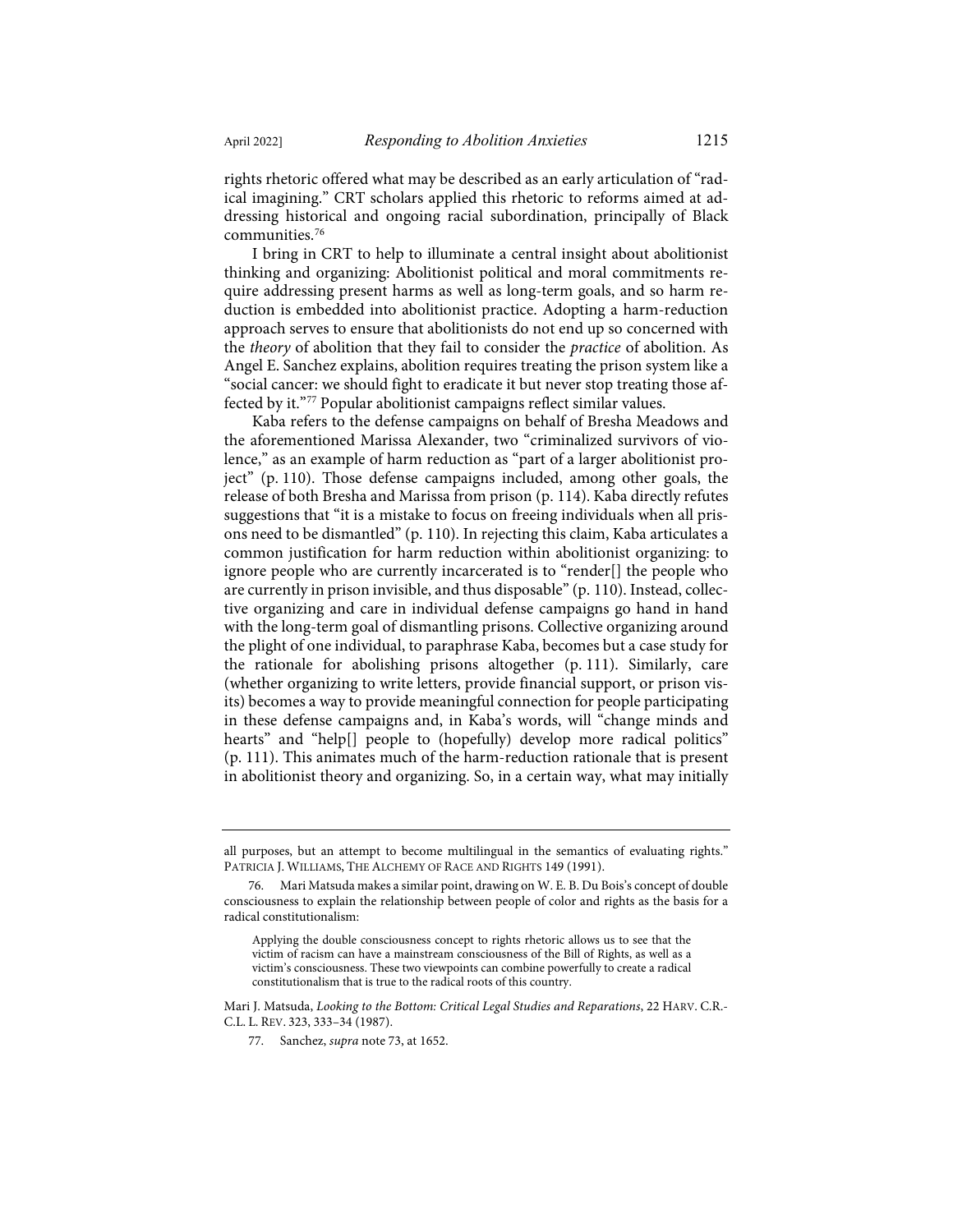seem inconsistent with abolitionist thinking is in fact consistent with higherlevel political and moral commitments.

#### <span id="page-18-6"></span>D. *"The Abolitionist Agenda Is Impractical"*

Traditional lawyering involves practicing in the world of what *is* rather than what can be. More fundamentally, lawyers are taught that change through law comes incrementally, and radical swings in legal doctrine are actively discouraged.[78](#page-18-1) Impact litigation and community-lawyering models do invite creativity that can push the boundaries of existing laws, but ethical rules limit truly radical thinking.<sup>[79](#page-18-2)</sup> Movement lawyers, community lawyers, and of course rebellious lawyers resist traditional methods and styles of legal representation, as do invaluable clinical programs located in law schools across the country.[80](#page-18-3) Yet, despite their work, such lawyering tends not to find its way into the black letter law courses that remain the backbone of legal education.<sup>[81](#page-18-4)</sup> In this context of traditional lawyering, lawyering for abolition may seem naïve or impractical.

<span id="page-18-0"></span>Outside of law, critics of abolition have made similar claims. Even selfproclaimed socialist magazine *Jacobin*[82](#page-18-5) published an article proclaiming that

<span id="page-18-1"></span><sup>78.</sup> This prudentialist view of legal change can be contrasted with the progressive view of legal change. *See, e.g.*, Peter Margulies, *Progressive Lawyering and Lost Traditions*, 73 TEX. L. REV. 1139, 1140 (1995) (book review) ("[P]rogressive lawyers often define tradition in the same way that conservatives do and are therefore distrustful of arguments based on tradition. They view themselves as fighting the oppressive rule of unfair, misguided tradition, particularly in situations in which stare decisis inhibits legal change. Because of their misgivings about tradition, progressive lawyers typically invoke legal tradition only to save progressive precedents from being overruled in the tide of deference to 'majoritarian' branches of government."); *see also id.* at 1140–41 ("The prudentialist sees commitment to tradition as an affirmance of culture and practical wisdom over the totalizing demands of modernity. This view, which exalts the image of the 'lawyer-statesman,' favors incremental reform and distrusts radical change from any quarter, including technology, markets, and politics.").

<span id="page-18-2"></span><sup>79.</sup> *See* MODEL RULES OF PRO.CONDUCT r. 3.1 (AM. BAR ASS'N 2020) ("A lawyer shall not bring or defend a proceeding, or assert or controvert an issue therein, unless there is a basis in law and fact for doing so that is not frivolous, which includes a good faith argument for an extension, modification or reversal of existing law. A lawyer for the defendant in a criminal proceeding, or the respondent in a proceeding that could result in incarceration, may nevertheless so defend the proceeding as to require that every element of the case be established.").

<span id="page-18-3"></span><sup>80.</sup> *See, e.g.*, Scott L. Cummings, *Movement Lawyering*, 27 IND.J. GLOB. LEGAL STUD., no. 1, 2020, at 87; Derrick A. Bell, Jr., *Serving Two Masters: Integration Ideals and Client Interests in School Desegregation Litigation*, 85 YALE L.J. 470 (1976).

<span id="page-18-5"></span><span id="page-18-4"></span><sup>81.</sup> Perhaps that is why finding a template for abolitionist lawyering has been so long in coming. Excellent scholarship by Professors Dorothy Roberts, Daniel Farbman, Amna Akbar, Jocelyn Simonson, and Sameer Ashar has started a discussion. Roberts, *supra* not[e 23;](#page-5-6) Bell, *supra* note [80;](#page-18-0) Daniel Farbman, *Resistance Lawyering*, 107 CALIF. L. REV. 1877 (2019); Sameer M. Ashar, Essay, *Deep Critique and Democratic Lawyering in Clinical Practice*, 104 CALIF. L. REV. 201, 218 (2016).

<sup>82.</sup> *Raison d'être*, JACOBIN[, https://jacobinmag.com/about](https://jacobinmag.com/about) [\[perma.cc/PH6T-5V29\]](https://perma.cc/PH6T-5V29).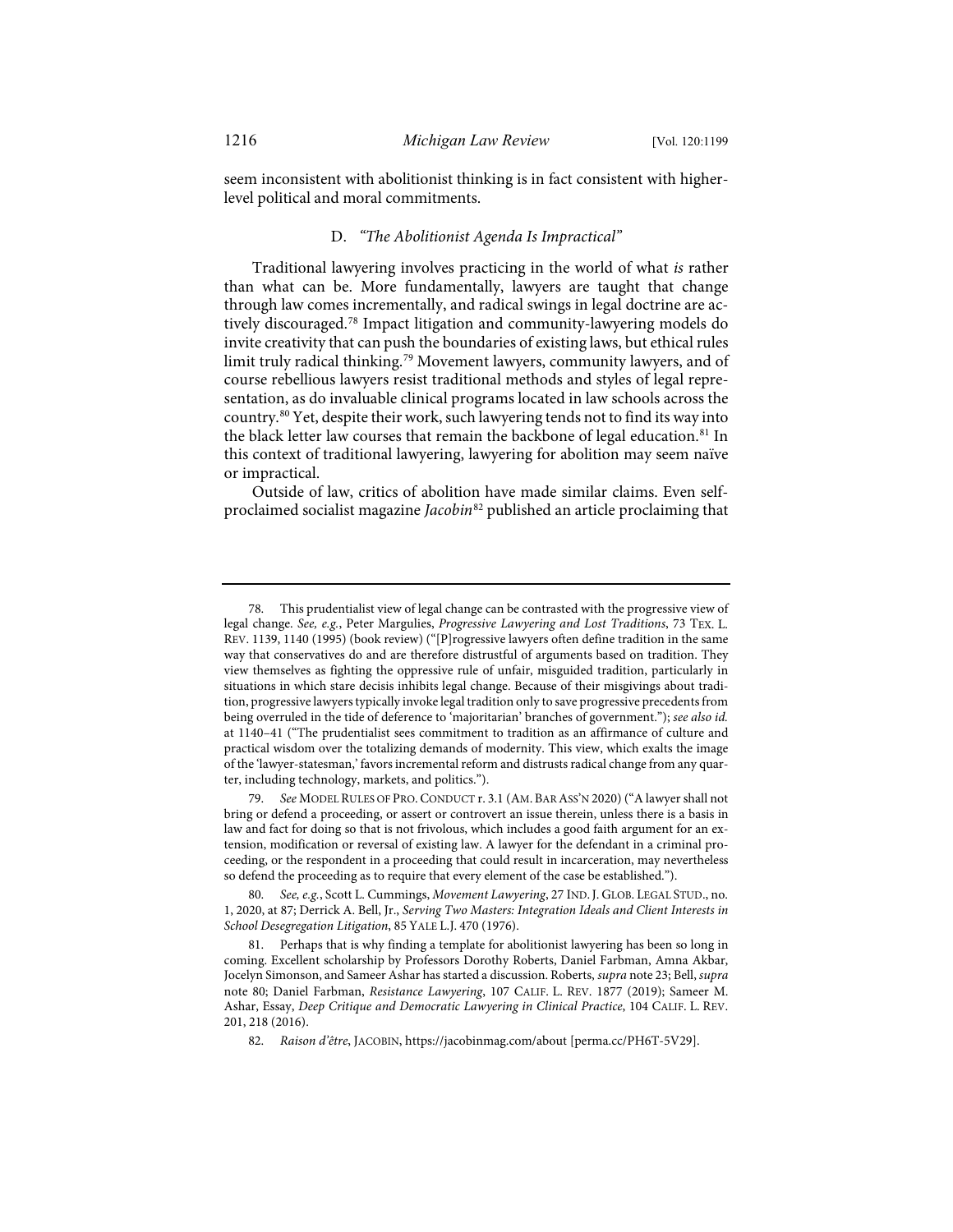"the rhetoric of prison abolition won't help us end [the prison system's] depravities."[83](#page-19-0) "Rather than call for the complete abolition of prisons—a policy unlikely to win broad public support—the American left should fight to introduce [Scandinavian prison] conditions into our penal system," as such de-mands would attract prominent support and a strong base.<sup>[84](#page-19-1)</sup> This, it continues, is key, as "[i]nstitutions become 'obsolete' only when more effective and more progressive alternatives become available.["85](#page-19-2)

But Kaba is reluctant to frame abolitionist demands as "alternatives" disconnected from abolitionist visioning (p. 167). Her analysis does not center what is politically feasible or what has a "strong base" for political support. Instead, Kaba believes abolitionist demands should be consistent with the broader goal of dismantling, defunding, and delegitimizing policing and punishment systems (p. 13). While recognizing that what abolitionists seek is a faroff vision,[86](#page-19-3) Kaba, writing with Dan Berger and David Stein, adamantly rejects allegations of naïveté: "Prison abolitionists aren't naïve dreamers. They're organizing for concrete reforms, animated by a radical critique of state violence."[87](#page-19-4) For example, abolitionists have been involved in several campaigns to free po-litical prisoners and criminalized survivors.<sup>[88](#page-19-5)</sup> Abolitionists also helped lead the coalition that launched People's Budget LA, which demands "a city budget that invests in the wellbeing of our communities with priority on supporting the underserved and marginalized."[89](#page-19-6) These examples are not provided to demonstrate the success of abolitionist movements.<sup>[90](#page-19-7)</sup> Rather, they demonstrate that abolitionist proposals are practical, but only to the extent that they are accompanied by organizing and political education that can shift discourse and change minds as to certain long-standing and widely held beliefs.

Abolitionists are also very much committed to how theory is operationalized in the world. McLeod rebuts the assumption that abolitionists are too

<span id="page-19-1"></span><span id="page-19-0"></span><sup>83.</sup> Roger Lancaster, *How to End Mass Incarceration*, JACOBIN (Aug. 18, 2017)[, https://www](https://www.jacobinmag.com/2017/08/mass-incarceration-prison-abolition-policing) [.jacobinmag.com/2017/08/mass-incarceration-prison-abolition-policing](https://www.jacobinmag.com/2017/08/mass-incarceration-prison-abolition-policing) [\[perma.cc/2H6V-FURX\]](https://perma.cc/2H6V-FURX).

<sup>84.</sup> *Id.*

<sup>85.</sup> *Id.*

<span id="page-19-3"></span><span id="page-19-2"></span><sup>86.</sup> Kushner, *supra* not[e 21](#page-5-7) ("For Gilmore, who has been active in the movement for more than 30 years, it's both a long-term goal and a practical policy program, calling for government investment in jobs, education, housing, health care—all the elements that are required for a productive and violence-free life.").

<sup>87.</sup> Berger et al., *supra* not[e 8.](#page-2-8)

<span id="page-19-5"></span><span id="page-19-4"></span><sup>88.</sup> These include the New Jersey 4 and campaigns for Marissa Alexander, CeCe McDonald, Chelsea Manning, and Bresha Meadows, among others. *Id.*

<sup>89.</sup> PEOPLE'S BUDGET LA, [https://peoplesbudgetla.com](https://peoplesbudgetla.com/) [\[perma.cc/B3XZ-TXXN\]](https://perma.cc/B3XZ-TXXN).

<span id="page-19-7"></span><span id="page-19-6"></span><sup>90.</sup> Indeed, there have been setbacks particularly with respect to campaigns to defund the police, at least as that term is used to refer to a pathway to abolishing the police. Sam Levin, *'It's a Slap in the Face': LA Activists Protest Mayor's Police Budget Increase*, GUARDIAN (Apr. 22, 2021, 10:20 AM)[, https://www.theguardian.com/us-news/2021/apr/22/los-angeles-protest-mayor-po](https://www.theguardian.com/us-news/2021/apr/22/los-angeles-protest-mayor-police-budget-increase)[lice-budget-increase](https://www.theguardian.com/us-news/2021/apr/22/los-angeles-protest-mayor-police-budget-increase) [\[perma.cc/F9CH-PWNV\]](https://perma.cc/F9CH-PWNV); *see also* David Zahniser, Adam Elmahrek & Priya Krishnakumar, *Defund the LAPD? At This Pace, It Would Take 20 Years to Hit Black Lives Matter's Goal*, L.A. TIMES (Aug. 11, 2020, 6:00 AM), [https://www.latimes.com/california/story](https://www.latimes.com/california/story/2020-08-11/defund-lapd-la-budget-spending-priorities) [/2020-08-11/defund-lapd-la-budget-spending-priorities](https://www.latimes.com/california/story/2020-08-11/defund-lapd-la-budget-spending-priorities) [\[perma.cc/2BZN-FLWK\]](https://perma.cc/2BZN-FLWK).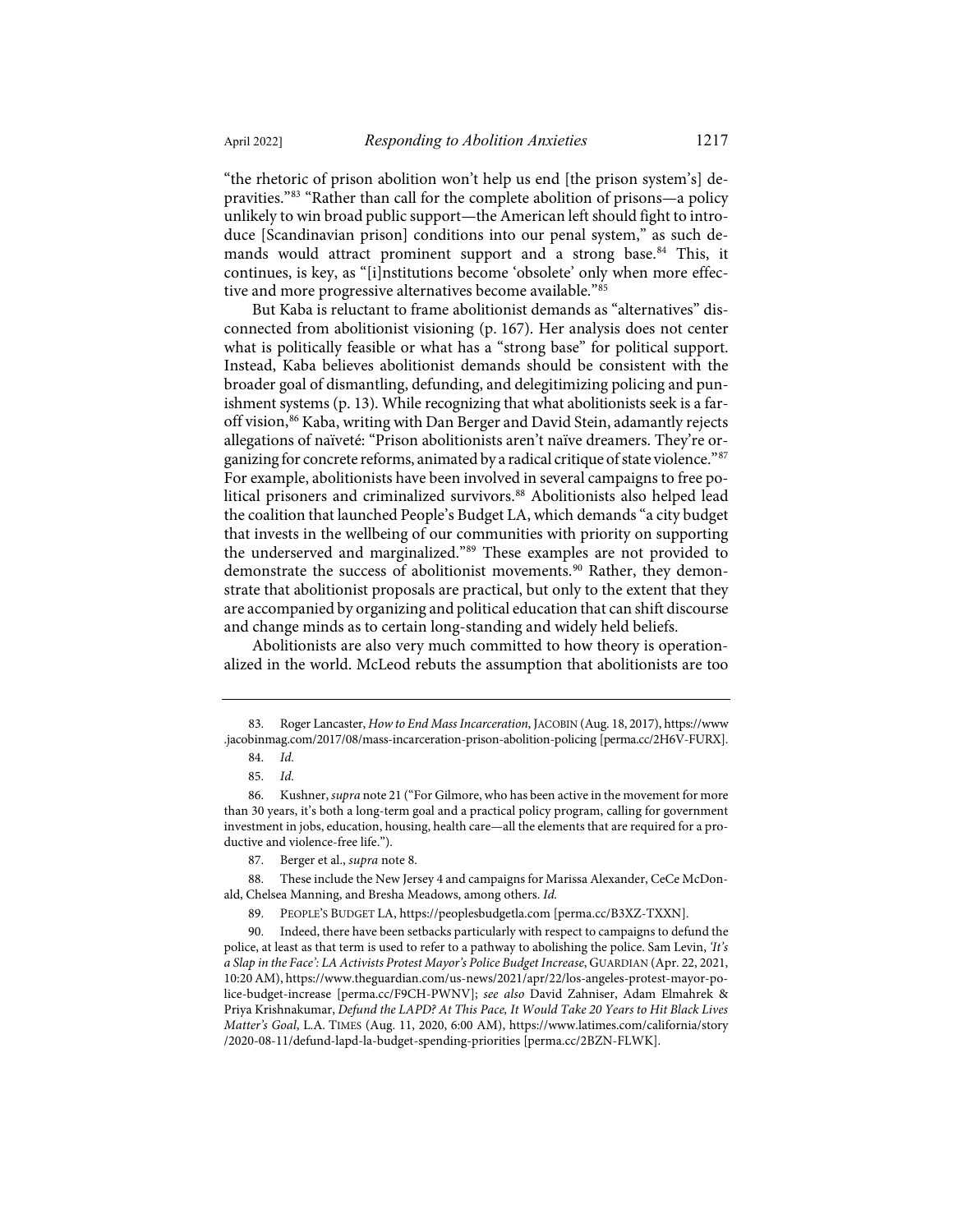far in the clouds to be practical, explaining that "abolitionists are committed to justice grounded in experience rather than proceeding primarily from idealized and abstract premises with little attention to how those ideals are translated into actual practices.["91](#page-20-0) Accordingly, grounded justice permits deeper engagement with the actual causes and consequences of state-based and private harm and a more inclusive analysis of legal problems. Because abolition is rooted in collective organizing, relationships, and lived experience, it incorporates a kind of care and solidarity for those who have experienced harm that adamantly rejects the punitive and carceral reality of the PIC. This abolitionist vision of justice enhances legal analysis by foregrounding the most marginalized—those whose perspectives are often erased or devalued—in how legal problems and solutions are evaluated.

Better legal analysis may not always translate into winning campaigns on the ground, although this is not to suggest that abolitionist haven't been successful. *We Do This 'Til We Free Us* celebrates successful campaigns driven by abolitionist organizers:

From bail reform to strategic electoral interventions and mutual aid, prison abolitionists are steadily at work in our communities, employing tactics of harm reduction, lobbying for and against legislation, defending the rights of prisoners in solidarity with those organizing for themselves on the inside, and working to forward a vision of social transformation. (p. 20)

Kaba also references the #ByeAnita campaign, which ousted Cook County state's attorney Anita Alvarez after her mishandling of police-violence cases (p. 107), and the passage of the Chicago reparations ordinance (p. 126). Abolitionists have also secured victories in election campaigns and stopped the build-ing of new jails, among an array of other legislative and policy successes.<sup>[92](#page-20-1)</sup>

Despite these successes, the trope of abolitionists as naïve dreamers remains, likely fueled by those with limited understanding of abolition or its organizing principles. This framing may serve a pernicious function: abolitionist activist, filmmaker, and writer Tourmaline attributes the "naïve

<sup>91.</sup> McLeod, *supra* not[e 28,](#page-7-3) at 1617.

<span id="page-20-1"></span><span id="page-20-0"></span><sup>92.</sup> Pp. 20–21 (discussing some successes that involved abolitionist organizers, including the #ByeAnita campaign and the Chicago reparations ordinance); Raven Rakia & Ashoka Jegroo, *How the Push to Close Rikers Went from No Jails to New Jails*, APPEAL (May 29, 2018), <https://theappeal.org/how-the-push-to-close-rikers-went-from-no-jails-to-new-jails> [\[perma.cc](https://perma.cc/SU4P-R2BJ) [/SU4P-R2BJ\]](https://perma.cc/SU4P-R2BJ); *Fighting a \$3.5 Billion Jail Proposal in Los Angeles*, CRITICAL RESISTANCE, <http://criticalresistance.org/no-jails-crla> [\[perma.cc/P6CV-VU96\];](https://perma.cc/P6CV-VU96) *Critical Resistance Campaigns: Going Strong into 2019!*, CRITICAL RESISTANCE, [http://criticalresistance.org/2018-campaigns](http://criticalresistance.org/2018-campaigns/) [\[perma.cc/8SFC-TKQM\]](https://perma.cc/8SFC-TKQM); *How We Got Here*, NO NEW JAILS NYC, [https://www.none](https://www.nonewjails.nyc/background)[wjails.nyc/background](https://www.nonewjails.nyc/background) [\[perma.cc/WWR5-KLGX\]](https://perma.cc/WWR5-KLGX); Osha Oneeka Daya Brown et al., *\$11 Billion for What?! Incarcerated Organizers with No New Jails NYC Explain How to Shut Down Rikers Without Building New Jails*, 23 CUNY L. REV. F. 1 (2020); *About*, DIGNITY & POWER NOW, [http://dignityandpowernow.org/about-us](http://dignityandpowernow.org/about-us/) [\[perma.cc/Z8K2-MG2A\]](https://perma.cc/Z8K2-MG2A); Sam Levin & Vivian Ho, *Los Angeles: Progressive Challenger Ousts Top Prosecutor Jackie Lacey*, GUARDIAN (Nov. 6, 2020, 2:57 PM), [https://www.theguardian.com/us-news/2020/nov/06/jackie-lacey-george-gascon](https://www.theguardian.com/us-news/2020/nov/06/jackie-lacey-george-gascon-los-angeles-district-attorney-winner)[los-angeles-district-attorney-winner](https://www.theguardian.com/us-news/2020/nov/06/jackie-lacey-george-gascon-los-angeles-district-attorney-winner)[\[perma.cc/926K-9Z89\]](https://perma.cc/926K-9Z89); *Jackie Lacey Must Go*, BLACK LIVES MATTER LA, <https://www.blmla.org/jackie-lacey-must-go> [\[perma.cc/BGS9-C8AX\]](https://perma.cc/BGS9-C8AX).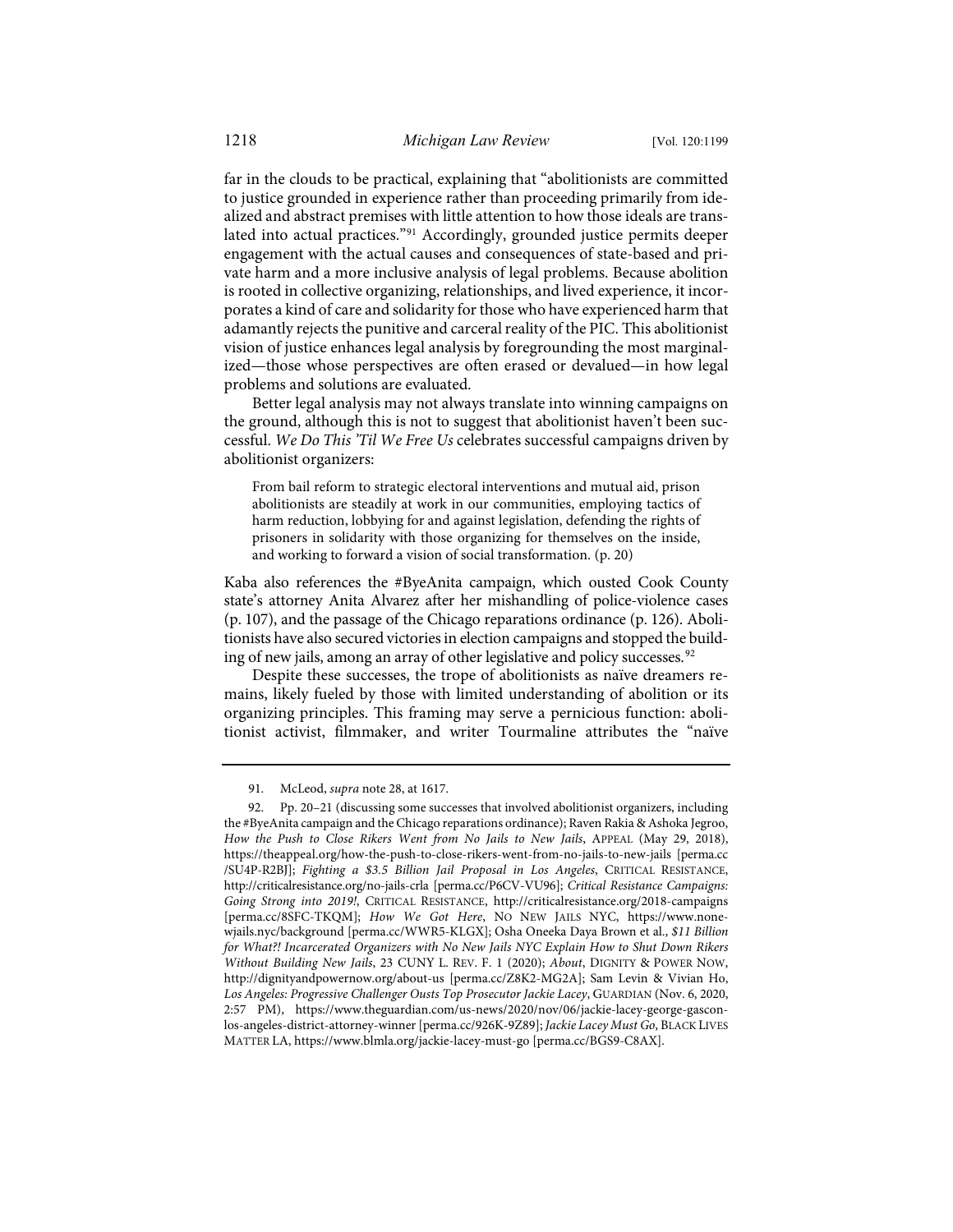dreamer framing" to the state as part of its efforts to discredit the abolitionist cause. "[T]he state is heavily invested in people believing that abolition is a far away dream and that it is a long off vision."[93](#page-21-0) Furthermore, she explains that the state is invested in people buying into a binary of reality versus PIC abolition as "two separate, distinct problems. . . . [But p]risons and jails being demolished and life right now aren't two separate things, they are part of one person's whole life."[94](#page-21-1) Indeed, as I've discussed, abolitionists simultaneously pursue both their long-term vision for radical change and harm reduction for those incarcerated or facing acute and persistent forms of state violence. This both/and nature is not evidence of incoherence or impracticality; it's a foundational aspect of abolitionist organizing.

\* \* \*

Abolitionist thinking offers a mechanism for interrogating law, power, and the relationship between the two.<sup>[95](#page-21-2)</sup> It surfaces what is so often taken for granted in traditional legal analysis of legal rules—that is, whether existing laws and legal standards function to uphold racial, gender, class, and disability-based hierarchies. It permits a critique of power that is not about winning or losing, but about casting the nature and scope of the problem in the proper frame. It's about distinguishing harmful reforms from useful reforms. It's an analysis that moves away from reaffirming legal rules and abstract values equality, fairness, justice—without recognition of the implementation of these values in the real world. That is why at the heart of these campaigns are a set of abolitionist principles that provide a guide for political organizing, whether to resist state violence, to change laws and policies, or to shift power. These principles shape the practice of abolition and allow a deeper, more inclusive kind of organizing less focused on outcomes and more focused on processes what Kaba terms experimentation—that facilitate political education, raise consciousness, and, importantly, build local capacities for liberatory, aboli-tionist futures.<sup>[96](#page-21-3)</sup>

Of course, this Review does not address every possible anxiety that arises when considering abolition. It is a starting point for further inquiry and discussion. In the next Part, I provide some ideas for engaging with abolitionist theory as a methodology and some preliminary thoughts for *how* it can be incorporated into legal education. Future research should delve into how abolitionist methodology can be (and, given current abolitionist legal organizations discussed above, how abolition is already) incorporated into legal practice.

<span id="page-21-0"></span><sup>93.</sup> Barnard Ctr. for Rsch. on Women, *Reina Gossett + Dean Spade (Part 2): Practicing Prison Abolition Everyday*, YOUTUBE (Jan. 7, 2014), [https://youtu.be/o1-2F3W9VSQ.](https://youtu.be/o1-2F3W9VSQ)

<sup>94.</sup> *Id.*

<span id="page-21-2"></span><span id="page-21-1"></span><sup>95.</sup> Prior intellectual traditions like critical legal studies and CRT offer similar mechanisms.

<span id="page-21-3"></span><sup>96.</sup> *See, e.g.*, pp. 117–18 (discussing abolitionist organizing work with Survived and Punished).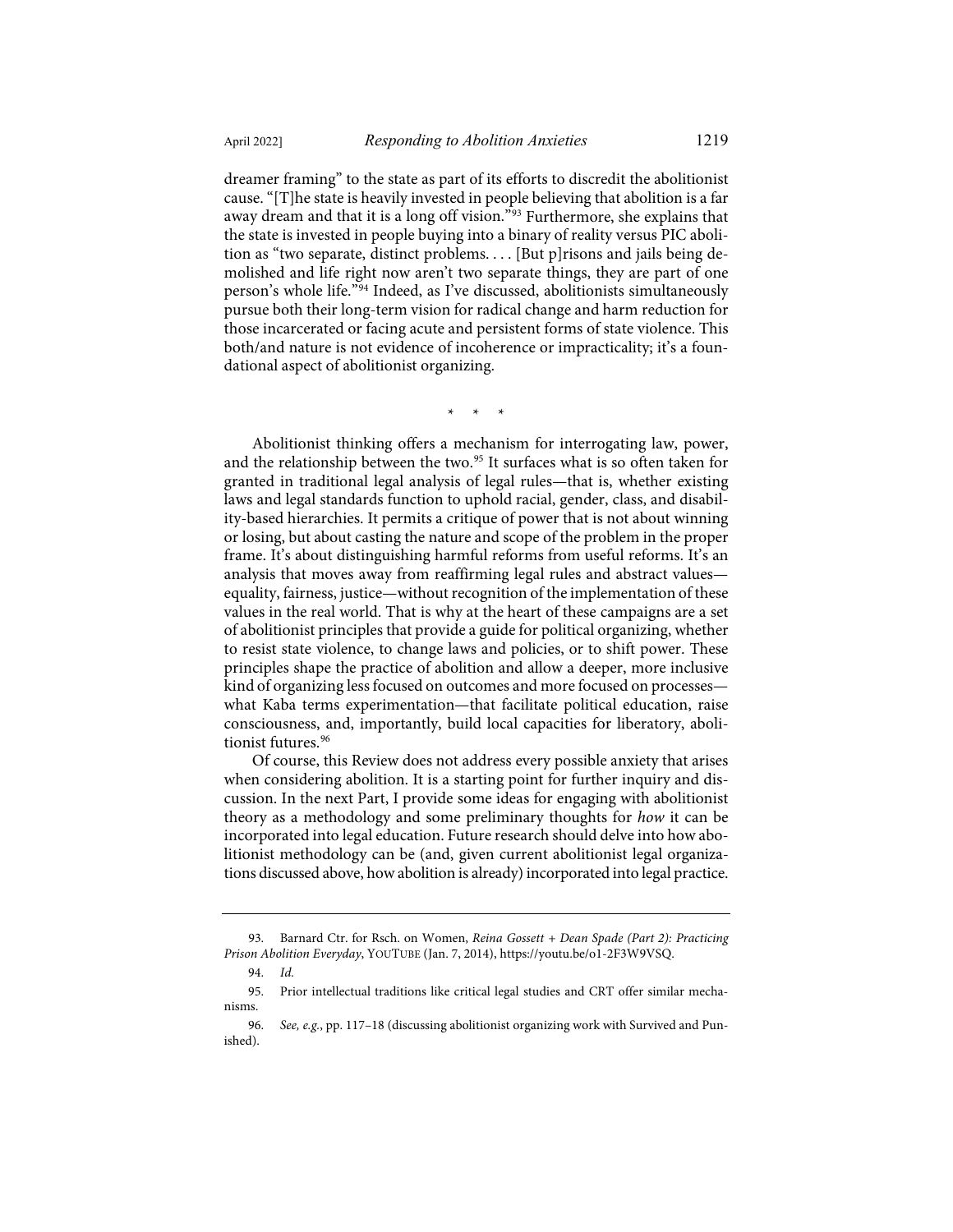#### <span id="page-22-0"></span>III. ADDRESSING ABOLITION ANXIETIES IN LEGAL ANALYSIS

Some may still question whether abolitionist theory is suited for analyzing legal rules and thinking through legal and policy outcomes across a range of disputes. I argue that treating abolitionist theory as a methodology invites elaboration as to how it can be taught and incorporated into mainstream legal analysis. Indeed, this is in part the insight of Akbar's earlier work pushing lawyers and legal scholars to think radically about legal solutions to the problems that remain entrenched in the criminal legal system.<sup>[97](#page-22-1)</sup>

Moreover, abolitionist methodology makes the practice of law more relevant to the needs of clients who identify as abolitionists and abolitionist organizations.[98](#page-22-2) Abolitionists have not discarded law—many organizers and groups are engaged with the law and see it as a mechanism for removing bar-riers to transformative change.<sup>[99](#page-22-3)</sup> Teaching law students how to support such movements is vital to ensure that abolitionists have access to counsel that can better understand and represent their political interests. Of course, abolitionists certainly have a critique of law[100—](#page-22-4)a developed approach to thinking about legal questions that goes beyond the substance of laws and toward what makes up the cornerstones of the abolitionist critique (i.e., organizing to end white supremacy, heteropatriarchy, predatory capitalism, and other forms of oppression in order to transform American society).<sup>[101](#page-22-5)</sup> Advancing abolitionist ideas in legal education is essential for overcoming abolitionist anxieties and incorporating the abolitionist critique into more mainstream legal thought.

Reshaping the fundamentals of legal analysis implicates the role of law schools and legal education. What should the role of legal educators and scholars in the law-school classroom be? How do law professors interested in abolition—in courses directly related to the PIC and beyond—create space for thinking about abolition and abolitionist movements in the classroom?

I offer what Kaba presents as a "state of unrestrained imagination" as a way of thinking through how the legal academy can create space for discussions on abolition in their courses (p. 25). Such an approach introduces abolitionist—and collective—ideation into legal analysis despite its disruption of

<sup>97.</sup> *See*Amna A. Akbar, *Toward a Radical Imagination of Law*, 93 N.Y.U.L.REV. 405 (2018).

<sup>98.</sup> *See, e.g.*, Press Release, NAACP Legal Def. & Educ. Fund, *supra* not[e 17.](#page-3-11)

<span id="page-22-3"></span><span id="page-22-2"></span><span id="page-22-1"></span><sup>99.</sup> *See, e.g.*, Aaron Kunkler, *A Conversation on Abolition with Rep. Kirsten Harris-Talley*, WASH. STATE WIRE (Sept. 3, 2021)[, https://washingtonstatewire.com/a-conversation-on-aboli](https://washingtonstatewire.com/a-conversation-on-abolition-with-rep-kirsten-harris-talley/)[tion-with-rep-kirsten-harris-talley](https://washingtonstatewire.com/a-conversation-on-abolition-with-rep-kirsten-harris-talley/) [\[perma.cc/FJ6P-8WQD\]](https://perma.cc/FJ6P-8WQD).

<span id="page-22-4"></span><sup>100.</sup> Akbar, *supra* not[e 97,](#page-22-0) at 426. For an in-depth analysis of abolitionist theory alongside constitutional analysis, see Roberts, *supra* not[e 23.](#page-5-6)

<span id="page-22-5"></span><sup>101.</sup> *See, e.g.*, Cullors, *supra* note [30,](#page-7-4) at 1684–86 ("We draw upon the theoretical work of many before us. Professor Angela Y. Davis—philosopher, Marxist, and former Black Panther whose work on prisons, abolition, and Black struggle has proven relevant over time—has informed our movements and communities for decades. Her political theories and reflections on anticapitalist movements around the world have sought not only to transform U.S. society by challenging white supremacy in U.S. laws, institutions, and relationships, but also to act as a catalyst toward building a broader antiracist and antiwar movement internationally.").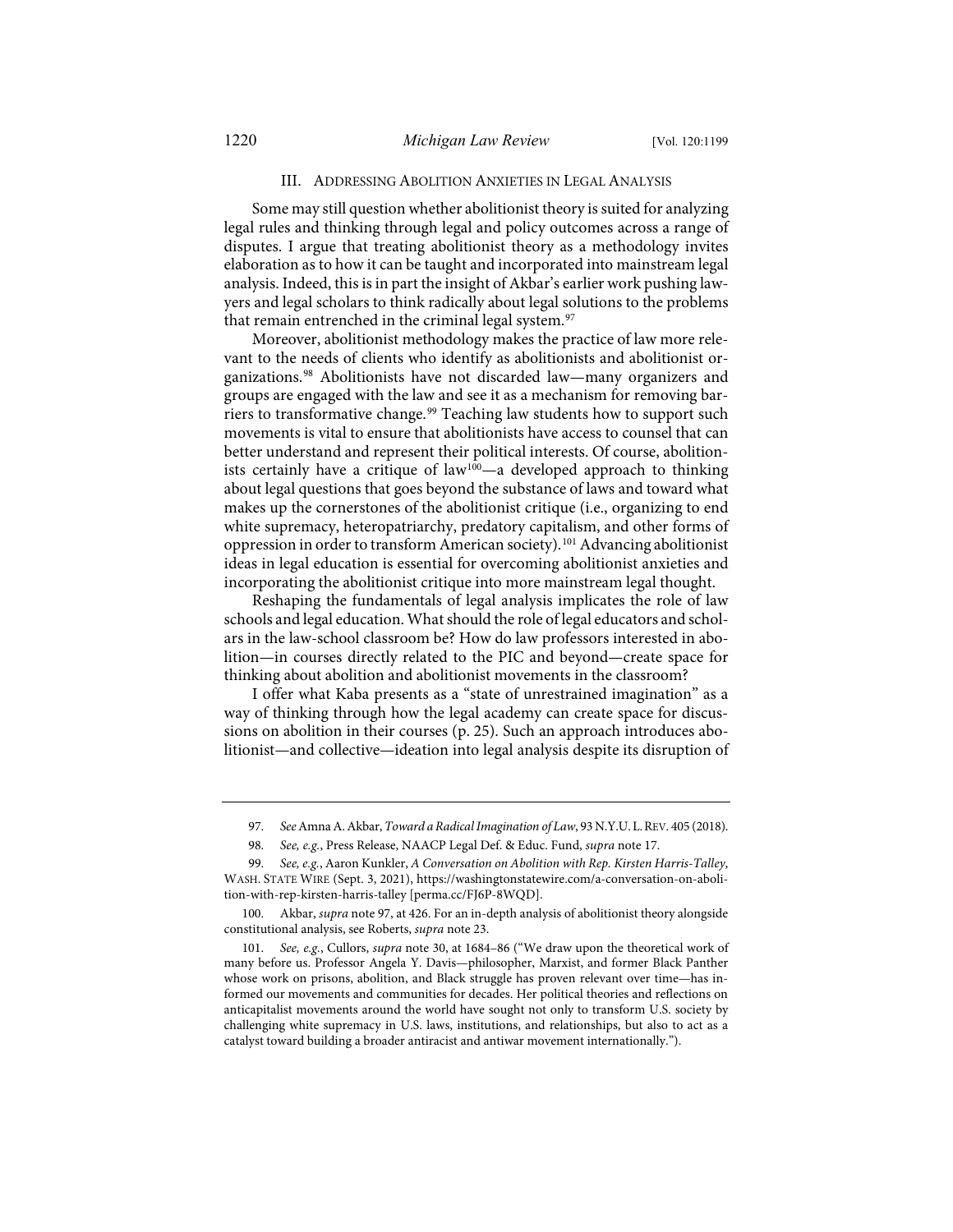traditional forms of legal analysis. Law students stand to benefit from exposure to this form of legal advocacy.<sup>102</sup>

There will always be space in the law school classroom for counting votes on the Supreme Court and identifying which liberal reform will likely get buyin from institutional actor X, Y, or Z. But there should also be a space for a more radical imagining of possibilities within American law and legal institu-tions as well as deeper forms of critical engagement.<sup>[103](#page-23-1)</sup> Abolitionist methodologies provide a way to engage with old and new forms of critiques of law and legal institutions and can be taught alongside dominant critical legal theories like critical legal studies and CRT. Additionally, abolitionist analysis provides the building blocks for developing what Sameer Ashar refers to as the "capacity of deep critique," or "thinking beneath and beyond liberal legalist approaches to social problems."[104](#page-23-2) Pushing law students to deepen their critique of law unleashes the creativity and innovation that legal education so often seeks to suppress in exchange for dispassionate and formalistic legal reasoning and writing. This innovative thinking can also make students better lawyers who are better able to identify "reforms" in their future practice terms in settlement agreements, legislative bills, administrative policies—that will in the long run generate more harm than good. Law professors can build skills for identifying what remedies are abolitionist (nonreformist) or reformist. They can also discuss abolitionist methodology as both a political ideology and interpretative method of analysis, as well as address its applications to substantive laws and policies.<sup>105</sup> Framing abolitionist methodology in this way will allow for a discussion of methodologies that inform legal analysis and the political commitments that undergird them.[106](#page-23-4)

Professors (more often at law schools with a large percentage of law students that identify as progressive) have shared with me their concern that when they discuss abolition, they feel as though they are "preaching to the choir." Avoiding this outcome requires posing the right questions. Here, I'd recommend Kaba's questions, both in their form and substance, as a way of framing discussions of abolition that invite respectful and meaningful engagement and discussion:

<span id="page-23-0"></span><sup>102.</sup> *See generally* Crenshaw, *supra* note [55](#page-12-5) (noting that shifting a legal framework allows all students to have their visions, experiences, and values legitimately included).

<span id="page-23-1"></span><sup>103.</sup> *See* Akbar, *supra* not[e 97,](#page-22-0) at 412 (noting that the "moment calling for a radical imagination, where the scale of deep critique is matched with a scale of grand vision").

<sup>104.</sup> Ashar, *supra* not[e 81,](#page-18-6) at, 218.

<span id="page-23-3"></span><span id="page-23-2"></span><sup>105.</sup> *E.g.*, Roberts, *supra* not[e 23](#page-5-6) (applying abolitionist theory to constitutional interpretation and analysis).

<span id="page-23-4"></span><sup>106.</sup> My claim that politics inform even seemingly objective or neutral forms of legal analysis is informed by critical race theorists, see, for example, Gotanda, *supra* not[e 66](#page-15-6) (discussing efforts within colorblindness theory and methodology to leach legal analysis of its political, economic, and social impact), as well as scholars like Reva Siegel and Robert Post, who have distinguished between originalism as a political practice and originalism as interpretive methodology and jurisprudence. *See* Robert Post & Reva Siegel, *Originalism as a Political Practice: The Right's Living Constitution*, 75 FORDHAM L. REV. 545 (2006).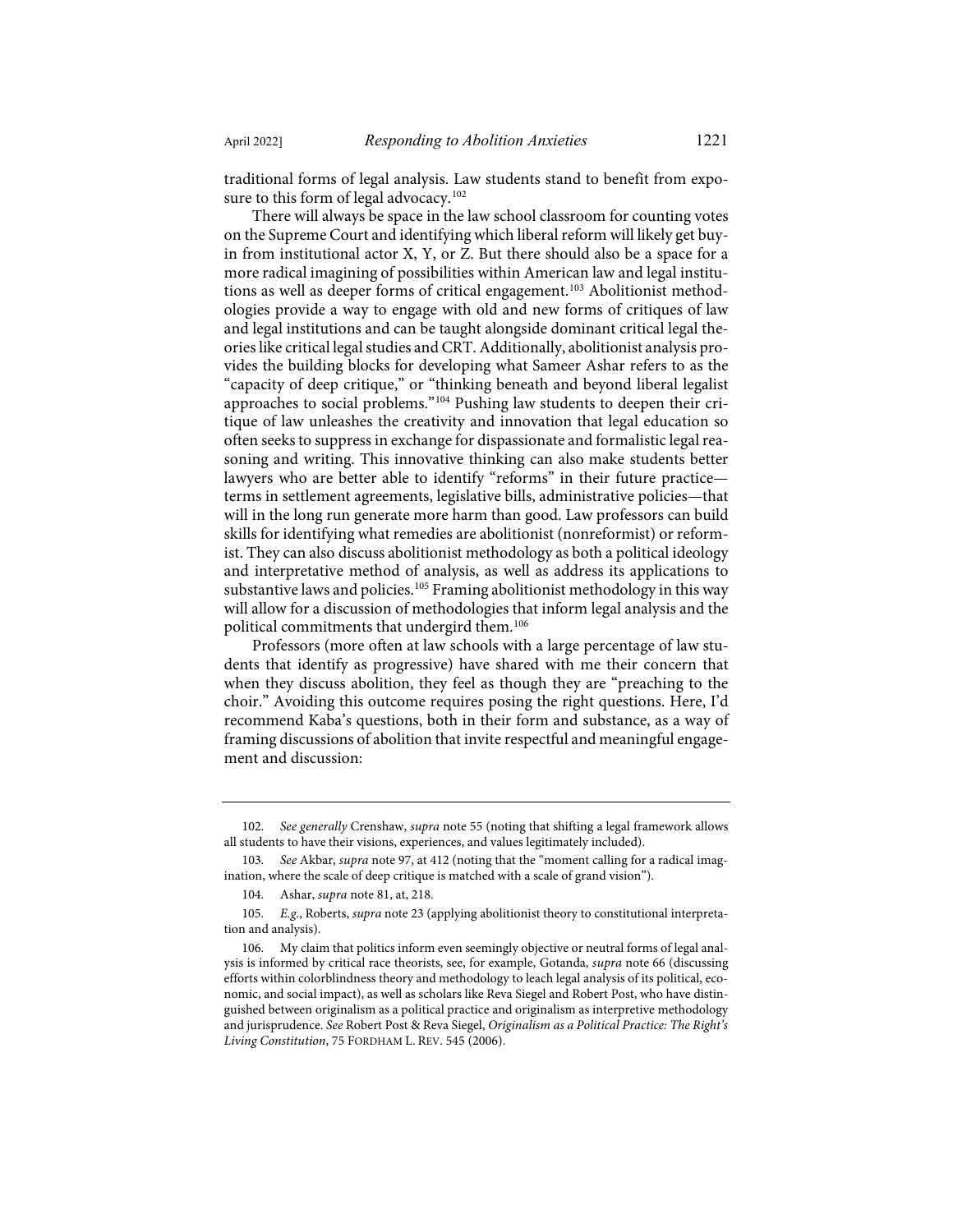- "What can we imagine for ourselves and the world?" (p. 3).
- "What work do prisons and policing actually do?" (p. 3).
- Why do abolitionists argue that prisons and police cannot be reformed?[107](#page-24-0)
- "Why have we become so comfortable with ceding so much power to the police?" (p. 12).
- Whether, and if so, in what ways does "abolition constitutionalism facilitate[]—rather than constrain[]—imagining a society where prisons are obsolete"?[108](#page-24-1)
- "What does transformation look like?" (p. 25).
- Which reforms don't make it harder to dismantle the systems we are trying to abolish?<sup>[109](#page-24-2)</sup>
- "What 'non-reformist' reforms will help us move toward the hori-zon of abolition?"<sup>[110](#page-24-3)</sup>
- What would an abolitionist critique of a given statute, regulation, or policy look like?
- Take a given social problem. Identify the relevant laws, develop legal claims. Then ask, what would it look like to transform not only the legal regime related to the social problem but the social conditions that produced the social problem in the first place? Then work collectively to identify and distinguish nonreformist reforms from reformist reforms.

These questions will facilitate abolitionist thinking in law-school courses. Take the second question, "What work do prisons and policing actually do?" (p. 3). This question opens up discussion that invites abolitionist analysis drawing on the history of the PIC, various axes of contemporary marginaliza-tion, and concepts of violence and crime.<sup>[111](#page-24-4)</sup> In discussing "crime,"<sup>[112](#page-24-5)</sup> Kaba notes that "[i]ncreasing rates of incarceration have a minimal impact on crime rates"<sup>[113](#page-24-6)</sup> and that "economic precarity is correlated with higher crime rates"

<sup>107.</sup> *See* pp. 14, 18.

<span id="page-24-1"></span><span id="page-24-0"></span><sup>108.</sup> Roberts, *supra* not[e 23,](#page-5-6) at 114 ("A critical test for engaging with the U.S. Constitution is whether there are particular ways an abolition constitutionalism facilitates—rather than constrains—imagining a society where prisons are obsolete.").

<sup>109.</sup> *See* pp. 70–71.

<span id="page-24-3"></span><span id="page-24-2"></span><sup>110.</sup> P. 96. It may be helpful to include the questions posed by Critical Resistance to distinguish reformist from nonreformist reforms. *See supra* text accompanying not[e 43.](#page-10-7)

<sup>111.</sup> *See* p. 3.

<span id="page-24-5"></span><span id="page-24-4"></span><sup>112.</sup> The quotes denote the constructed nature of both crime and victimhood that is central to abolitionist analysis. *See* p. 3; Anna Roberts, *Victims, Right?*, 42 CARDOZO L. REV. 1449, 1510–11 (2021).

<span id="page-24-6"></span><sup>113.</sup> P. 3; *see also* Nathalie Baptiste, *Stop Blaming Crime Rates on Defunding the Police*, MOTHER JONES (July 2, 2021)[, https://www.motherjones.com/crime-justice/2021/07/stop-blam](https://www.motherjones.com/crime-justice/2021/07/stop-blaming-crime-rates-on-defunding-the-police)[ing-crime-rates-on-defunding-the-police](https://www.motherjones.com/crime-justice/2021/07/stop-blaming-crime-rates-on-defunding-the-police) [\[perma.cc/G48D-7X6G\]](https://perma.cc/G48D-7X6G).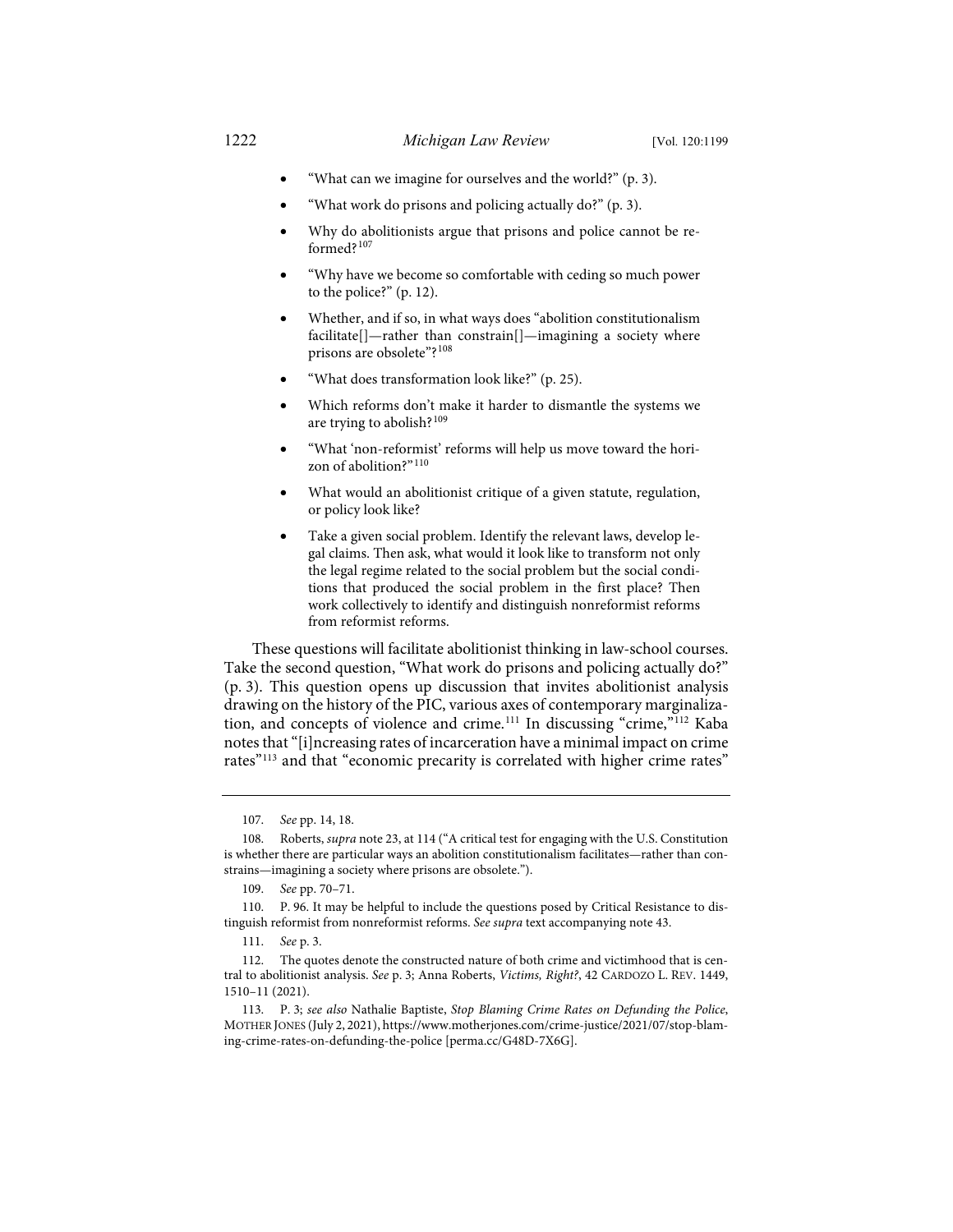(p. 3). As she asserts, "crime and harm are not synonymous. All that is criminalized isn't harmful, and all harm isn't necessarily criminalized" (p. 3). She provides the example of wage theft as conduct by employers that is harmful, but not criminalized (p. 3).

Law students presented with this question could explore similar thoughts and uncover other examples. Incorporating the abolitionist critique in this way demonstrates a shift from the traditional theories of punishment and crime typically discussed in a 1L criminal law course. But criminal law and other related courses are not the only place for abolitionist thinking. A growing array of scholars are thinking through abolitionist approaches beyond criminal law that can be incorporated into other law-school courses.[114](#page-25-0) Law professors should look to these approaches for guidance on how to add abolitionist analysis to subjects covered in their courses.

#### **CONCLUSION**

Abolitionists often say that how a problem is framed will inform what solutions are pursued. In this way, methods of legal reasoning informed by liberal norms and principles can impede transformative change in law. Critical race theory taught us this much.<sup>[115](#page-25-1)</sup> Instead, incorporating abolitionist thinking into legal analysis enables greater possibilities for change and building power through law, but in a way that does not center legal rights, lawyers, and other institutional actors in legal institutions.[116](#page-25-2) Instead, it centers lived experiences and communities. Inspiring this thinking in law students and new lawyers is imperative.

Writing nearly forty years ago, Duncan Kennedy observed that "law school seems . . . barren of theoretical ambition or practical vision of what social life might be."[117](#page-25-3) In my view, this remains largely true to this day. But abolition offers a vision with the potential to transform how law students and those in the legal profession and academy think about legal analysis. Kaba's

<span id="page-25-0"></span><sup>114.</sup> *See, e.g.*, Dorothy Roberts & Lisa Sangoi, *Black Families Matter: How the Child Welfare System Punishes Poor Families of Color*, APPEAL (Mar. 26, 2018)[, https://theappeal.org/black](https://theappeal.org/black-families-matter-how-the-child-welfare-system-punishes-poor-families-of-color-33ad20e2882e/)[families-matter-how-the-child-welfare-system-punishes-poor-families-of-color-33ad20e2882e](https://theappeal.org/black-families-matter-how-the-child-welfare-system-punishes-poor-families-of-color-33ad20e2882e/) [\[perma.cc/GEU9-7G3Y\]](https://perma.cc/GEU9-7G3Y) (discussing abolitionist approach to child welfare system).

<sup>115.</sup> SPADE, *supra* not[e 64,](#page-14-5) at 9–11.

<span id="page-25-2"></span><span id="page-25-1"></span><sup>116.</sup> Akbar, *supra* note [97,](#page-22-0) at 409 ("Indeed, the movement has largely refrained from fighting to strengthen preexisting rights or demanding legal recognition of new ones. The focus is not on investing even-handedness to law or the police, not on restoring criminal justice to some imaginary constitutional or pre-raced status quo, and not on increasing resources for community policing. But it would be wrong to think the movement has given up on law. The movement is not attempting to operate outside of law, but rather to reimagine its possibilities within a broader attempt to reimagine the state. Law is fundamental to what movement actors are fighting against and for." (footnotes omitted)).

<span id="page-25-3"></span><sup>117.</sup> Duncan Kennedy, *Legal Education and the Reproduction of Hierarchy*, 32 J. LEGAL EDUC. 591 (1982). Kennedy is considered one of the founders of the critical legal studies movement. *See* Mark Tushnet, *Critical Legal Studies: A Political History*, 100 YALE L.J. 1515, 1523–24 (1991).